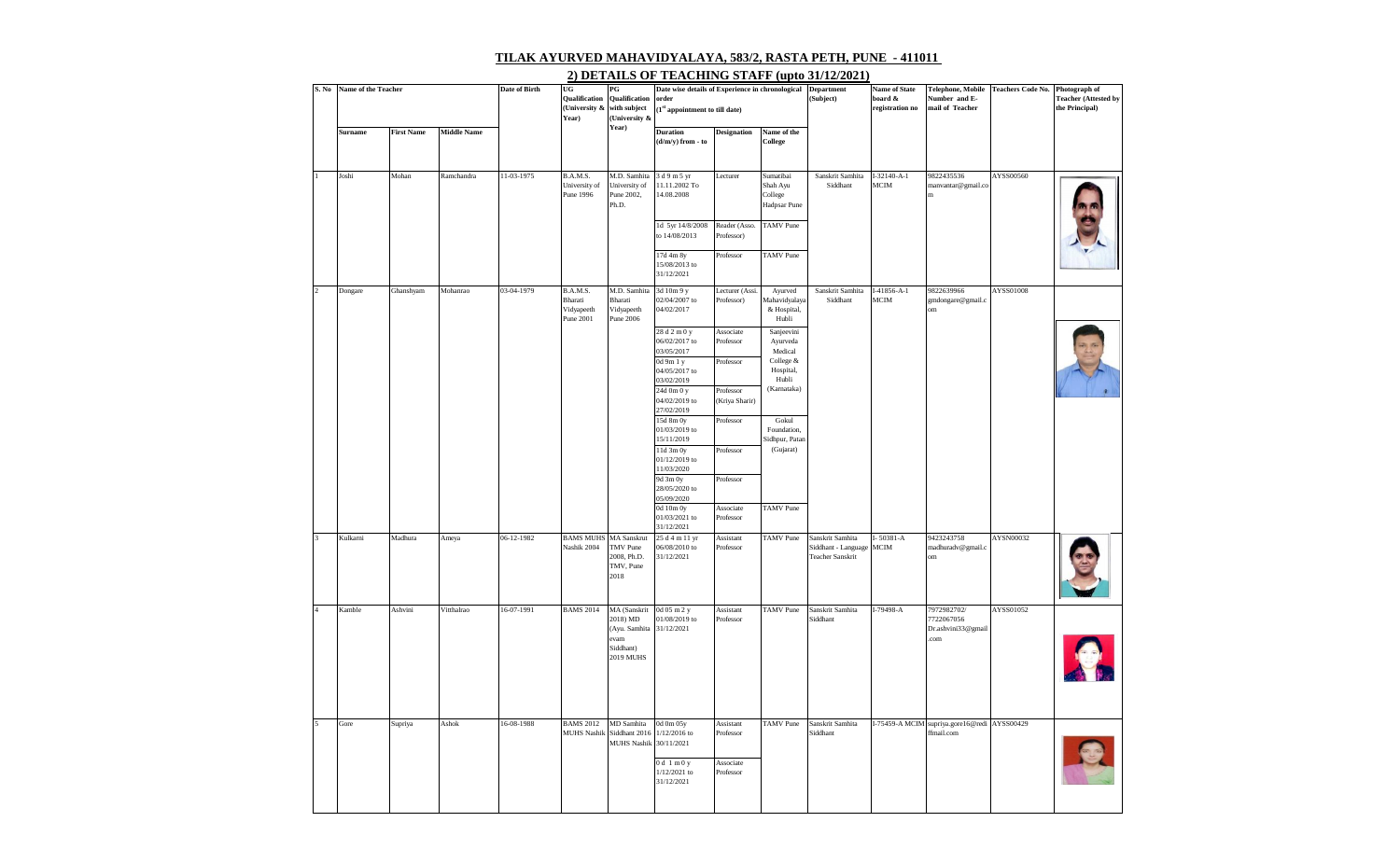|  | S. No Name of the Teacher |                   |                    | Date of Birth | UG<br>Year)                               | $_{\rm PG}$<br>Qualification Qualification order<br>(University & | Date wise details of Experience in chronological<br>(University & with subject $(1st$ appointment to till date)         |           |  | <b>Department</b><br>(Subject) | <b>Name of State</b><br>board &<br>registration no | Telephone, Mobile Teachers Code No. Photograph of<br>Number and E-<br>mail of Teacher |            | <b>Teacher (Attested by</b><br>the Principal) |
|--|---------------------------|-------------------|--------------------|---------------|-------------------------------------------|-------------------------------------------------------------------|-------------------------------------------------------------------------------------------------------------------------|-----------|--|--------------------------------|----------------------------------------------------|---------------------------------------------------------------------------------------|------------|-----------------------------------------------|
|  | Surname                   | <b>First Name</b> | <b>Middle Name</b> |               |                                           | Year)                                                             | <b>Designation</b><br>Name of the<br><b>Duration</b><br>College<br>$(d/m/v)$ from - to<br>Assistant<br><b>TAMV</b> Pune |           |  |                                |                                                    |                                                                                       |            |                                               |
|  | Shendye                   | Hemangi           | Vasudeo            | 07-03-1995    | <b>BAMS 2016</b><br>Bharati<br>Vidyapeeth | MD Samhita<br>Siddhant 2021 1/12/2021 to<br>Bharati<br>Vidyapeeth | 0d1m0y<br>31/12/2021                                                                                                    | Professor |  | Sanskrit Samhita<br>Siddhant   | I-87684-A-1<br><b>MCIM</b>                         | 8668270678<br>hshendye@yahoo.co                                                       | in process |                                               |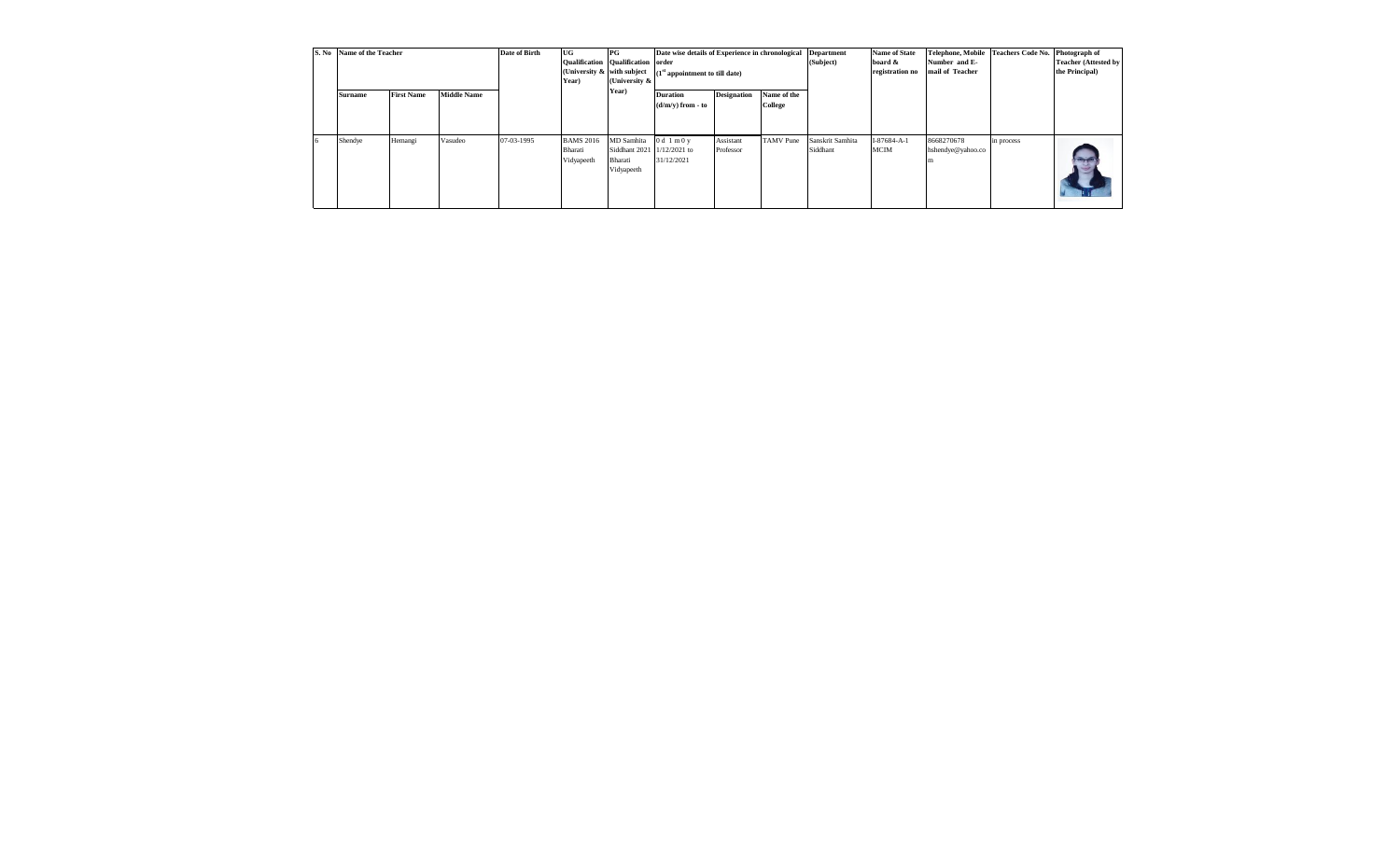|                         | S. No Name of the Teacher |                   |                    | <b>Date of Birth</b> | UG<br>Qualification<br>(University & with subject<br>Year) | $_{\rm PG}$<br>Qualification<br>(University &         | Date wise details of Experience in chronological Department<br>order<br>(1st appointment to till date)                                                                                     |                                                                    |                                                                                                 | (Subject)      | <b>Name of State</b><br>board &<br>registration no | <b>Telephone, Mobile</b><br>Number and E-<br>mail of Teacher | Teachers Code No. Photograph of | <b>Teacher (Attested by</b><br>the Principal) |
|-------------------------|---------------------------|-------------------|--------------------|----------------------|------------------------------------------------------------|-------------------------------------------------------|--------------------------------------------------------------------------------------------------------------------------------------------------------------------------------------------|--------------------------------------------------------------------|-------------------------------------------------------------------------------------------------|----------------|----------------------------------------------------|--------------------------------------------------------------|---------------------------------|-----------------------------------------------|
|                         | <b>Surname</b>            | <b>First Name</b> | <b>Middle Name</b> |                      |                                                            | Year)                                                 | <b>Duration</b><br>$(d/m/y)$ from - to                                                                                                                                                     | <b>Designation</b>                                                 | Name of the<br>College                                                                          |                |                                                    |                                                              |                                 |                                               |
|                         | Patil                     | Saroj             | Vinay              | 20-02-1966           | B.A.M.S.<br>University of<br>Pune 1989                     | M.D. Shari<br>rachana<br>University of<br>Pune 1995   | 8 d 0 m 3 yr<br>16/08/1990 to<br>24/08/1993<br>24 d 11 m 2 ys<br>25/08/1993 to<br>19/08/1996<br>$0d$ 5 m 6 yr<br>20/08/1996 to<br>19/1/2003<br>29 d 4 m 3 yr<br>20/01/2003 to<br>17/6/2006 | Demonstrator/<br>Asst. Lecturer<br>Lecturer<br>Reader<br>Professor | P.D.E.A.'s<br>Ayurved<br>college, Akurdi                                                        | Rachana Sharir | I-20722 A-I<br><b>MCIM</b>                         | 9890611685<br>sarojap1966@gmail<br>com                       | AYRS00301                       |                                               |
|                         |                           |                   |                    |                      |                                                            |                                                       | 8 d 6 m 15 yr<br>24/6/06 to 31-12-<br>2021                                                                                                                                                 | Professor                                                          | <b>TAMV</b> Pune                                                                                |                |                                                    |                                                              |                                 |                                               |
| $\overline{\mathbf{8}}$ | Chopde                    | Sarika            | Siddharth          | 13-12-1977           | B.A.M.S.<br>University of<br>Pune 1998                     | M.D. Sharir<br>rachana<br>University of<br>Pune 2004  | 15 d 8 m 8 yr<br>1/9/2005 to<br>15/05/2014<br>16d 7m 7yr<br>16/5/14 to<br>31/12/2021                                                                                                       | Lecturer (Assi. TAMV Pune<br>Professor)<br>Associate<br>Professor  |                                                                                                 | Rachana Sharir | $I-36670 - A-1$<br>$MCIM$                          | 9860367927<br>sarikaschopde@gmai<br>l.com                    | AYRS00413                       |                                               |
|                         | Kulkarni                  | Prajkta           | Milind             | 20-04-1979           | <b>BAMS</b> Univer MD Sharir<br>sity of Pune<br>2000       | rachana<br>Amaravati<br>University<br>2006            | 2 d 5 m 0 yr<br>10.05.2008 To<br>12.10.2008<br>1 d 3 m 0 yr<br>26.12.2008 To<br>26.03.2009<br>$3d1m1$ yr<br>02.04.2009 To<br>05.05.2010<br>26 d 7 m 11 yr<br>06/05/2010 to                 | Lecturer (Assi.<br>Professor)                                      | RIAR,<br>Mayani<br>SS Ayu.<br>Hadpsar<br><b>BSDT</b><br>Ayurved,<br>Wagholi<br><b>TAMV</b> Pune | Rachana Sharir | $I-41230A-1$<br>MCIM                               | 9422307961<br>prajktakulkarni2005<br>@gmail.com              | AYRS00578                       |                                               |
| 10                      | Shah                      | Rupal             | Viraj              | 30-09-1975           | B.A.M.S.<br>University of<br>Nagpur 1997                   | M.D. Shari<br>rachana<br>University of<br>Nagpur 2003 | 31/12/2021<br>0 d 0 m 5 yr<br>1/12/2004 to<br>30/11/2009<br>0 d 1 m 12 yr<br>1/12/2009 to<br>31/12/2021                                                                                    | Lecturer<br>Associate<br>Professor                                 | <b>TAMV</b> Pune                                                                                | Rachana Sharir | $I-34359 - A-1$<br>$_{\rm MCM}$                    | 9423570018<br>shahvdshah@yahoo.<br>com                       | AYRS00412                       |                                               |
| 11                      | Kulkarni                  | Harshad           | Sunil              | 21-07-1984           | <b>BAMS</b> Nashik<br>University<br>2007                   | MD(Sharir<br>rachana<br>)Nashik<br>University<br>2012 | 0d 1m 7yr<br>1/12/2014 to<br>31/12/2021                                                                                                                                                    | Assistant<br>Professor                                             | <b>TAMV</b> Pune                                                                                | Sharir Rachana | I-59928-A MCIM 9607724848                          | vdharshadk@gmail.c<br>om                                     | AYRS00411                       |                                               |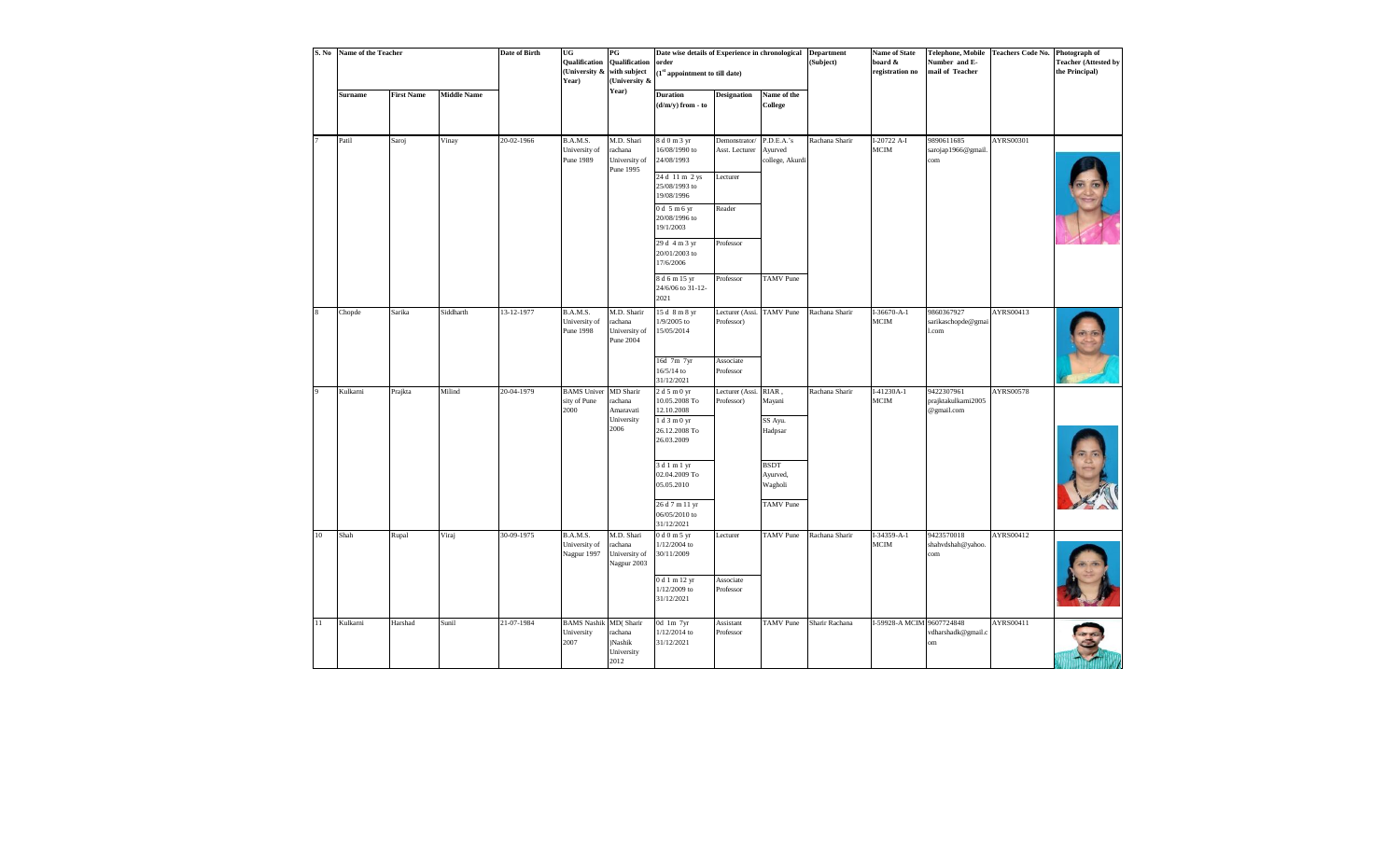| S. No | Name of the Teacher |                   |                    | Date of Birth | UG<br>Qualification<br>(University &<br>Year)            | $\mathbf{P}\mathbf{G}$<br>Qualification<br>with subject<br>(University &                       | Date wise details of Experience in chronological<br>order<br>$(\boldsymbol{1}^\text{st}$ appointment to till date)                                                               |                                                                                                   |                                                                                                                     | <b>Department</b><br>(Subject) | <b>Name of State</b><br>board &<br>registration no | Telephone, Mobile<br>Number and E-<br>mail of Teacher | <b>Teachers Code No.</b> | Photograph of<br><b>Teacher (Attested by</b><br>the Principal) |
|-------|---------------------|-------------------|--------------------|---------------|----------------------------------------------------------|------------------------------------------------------------------------------------------------|----------------------------------------------------------------------------------------------------------------------------------------------------------------------------------|---------------------------------------------------------------------------------------------------|---------------------------------------------------------------------------------------------------------------------|--------------------------------|----------------------------------------------------|-------------------------------------------------------|--------------------------|----------------------------------------------------------------|
|       | <b>Surname</b>      | <b>First Name</b> | <b>Middle Name</b> |               |                                                          | Year)                                                                                          | <b>Duration</b><br>$(d/m/y)$ from - to                                                                                                                                           | <b>Designation</b>                                                                                | Name of the<br>College                                                                                              |                                |                                                    |                                                       |                          |                                                                |
| 12    | Randive             | Minakshi          | Ashok              | 05-04-1967    | B.A.M.S.<br>University of<br>Pune 1990                   | M.D. Shari<br>kriya<br>University of<br>Pune 1997                                              | 3 d 9 m 6 yr<br>$15/09/1999 -$<br>18/06/2006<br>27 d 10 m 7 yr<br>19/06/2006 to 15-<br>05-2014<br>16d 7m 7yr<br>16/05/2014 to                                                    | Lecturer<br>Reader (Asso.<br>Professor)<br>Professor                                              | Tilak Ayurved Kriya Sharir<br>Mahavidyalaya                                                                         |                                | I-22720-A1<br>MCIM                                 | 9673997172<br>drminakshi04@gmai<br>.com               | AYKS00217                |                                                                |
| 13    | Lavgankar           | Laxman            | Chandrakant        | 11-02-1981    | <b>BAMS MUHS MD AYU.</b><br>Nashik<br>University<br>2002 | Pune<br>University<br>2006                                                                     | 31/12/2021<br>0 d 1 m 4 yr<br>1/9/2007 to<br>30/9/2011<br>24 d 3 m 1yr<br>7/8/2012 to<br>30/11/2013                                                                              | Lecturer (Assi. BSDT<br>Professor)<br>Lecturer (Assi.<br>Professor)                               | Ayurved,<br>Wagholi<br><b>TAMV</b> Pune                                                                             | Kriya Sharir                   | $I-45143 - A$                                      | 9822373564<br>laxmanlavgankar@y<br>ahoo.com           | <b>AYKS00301</b>         |                                                                |
|       |                     |                   |                    |               |                                                          |                                                                                                | 0 d 1 m 8yr<br>1/12/2013 to<br>31/12/2021                                                                                                                                        | Associate<br>Professor                                                                            | <b>TAMV</b> Pune                                                                                                    |                                |                                                    |                                                       |                          |                                                                |
| 14    | Patel               | Taranoom          | Mehabub            | 17-06-1980    | B.A.M.S.<br>Shivaji<br>University<br>Kolhapur 2001       | MD<br>SharirKriya<br>University of<br>Punr 2006,<br>Ph.D. Kriya<br>Sharir, MUHS<br>Nashik 2019 | $0d0ml$ yr<br>31.07.06 To<br>31.07.07<br>13 d 0 m 1 yr<br>1.8.07 To<br>14.8.2008<br>18 d 4 m 13 yr<br>14/8/08 to<br>31/12/2021                                                   | Assistant<br>Professor                                                                            | Siddhakala<br>Ayu. College<br>Sangamner<br>SSMA's Ayu<br>College<br>Hadpsar<br><b>Tilak Ayurved</b><br>College Pune | Kriya Sharir                   | $I-42726 - A-1$                                    | 9960075348<br>dr.taranoom@gmail.<br>com               | AYKS00237                |                                                                |
| 15    | Panage              | Sahebrao          | Namdeo             | 01-06-1974    | <b>BAMS</b> Pune<br>University<br>1999                   | MD Samhita<br>Sant<br>GadgeBaba<br>Amravati<br>University<br>2007                              | 0 day 0 month 1 yr Lecturer<br>20/5/2008 to<br>20/5/2009<br>29 d 5 m 1 yr<br>$1/6/2009$ to<br>30/11/2010<br>$0d0m4$ yr<br>1/12/2010 to 30-11<br>2015<br>0d 1m 6y<br>1/12/2015 to | Lecturer<br>Samhita<br>Lecturer (Assi. TAMV Pune<br>Professor)<br>Kriya<br>Associate<br>Professor | Ramrao Patil<br>Ayu coll<br>Parbhani<br><b>TAMV</b> Pune<br><b>TAMV</b> Pune                                        | Kriya Sharir                   | I-38504 A-1                                        | 9890859917<br>snpanage@gmail.co<br>m                  | AYSS00882                |                                                                |
| 16    | Sawant              | Tanuja            | Balkrishna         | 03-04-1983    | <b>BAMS 2007</b><br><b>MUHS Nashik</b>                   | MD Kriya<br>Sharir 2011<br><b>MUHS Nashil</b>                                                  | 31/12/2021<br>13d 6m 1y<br>16/8/2011 to<br>28/2/2013<br>7d 9m 3y<br>16/1/2015 to<br>22/10/2018<br>0d 1m 3y<br>1/12/2018 to<br>31/12/2021                                         | Assistant<br>Professor<br>Assistant<br>Professor<br>Associate<br>Professor                        | <b>TAMV</b> Pune<br>SBS Ayu.<br>Medical<br>College $\&$<br>Hospital,<br>Mundargi,<br>Karnataka<br><b>TAMV</b> Pune  | Kriya Sharir                   | I-55352-A MCIM 9404338002                          | vd.tanuja@gmail.co<br>$\mathbf m$                     | <b>AYKS00507</b>         |                                                                |
| 17    | Bali                | Shyambala         | Keshav             | 06-02-1992    | B.A.M.S.<br>University<br>2014                           | MD Kriya<br>MUHS Nashik Sharir MUHS<br>Nashik 2019                                             | 0d 1m 1y<br>01/12/2020 to<br>31/12/2021                                                                                                                                          | Assistant<br>Professor                                                                            | TAMV Pune                                                                                                           | Kriya Sharir                   | I-81754-A MCIM 7028238765                          | vaidyasbali@gmail.c<br>om                             | AYKS00814                |                                                                |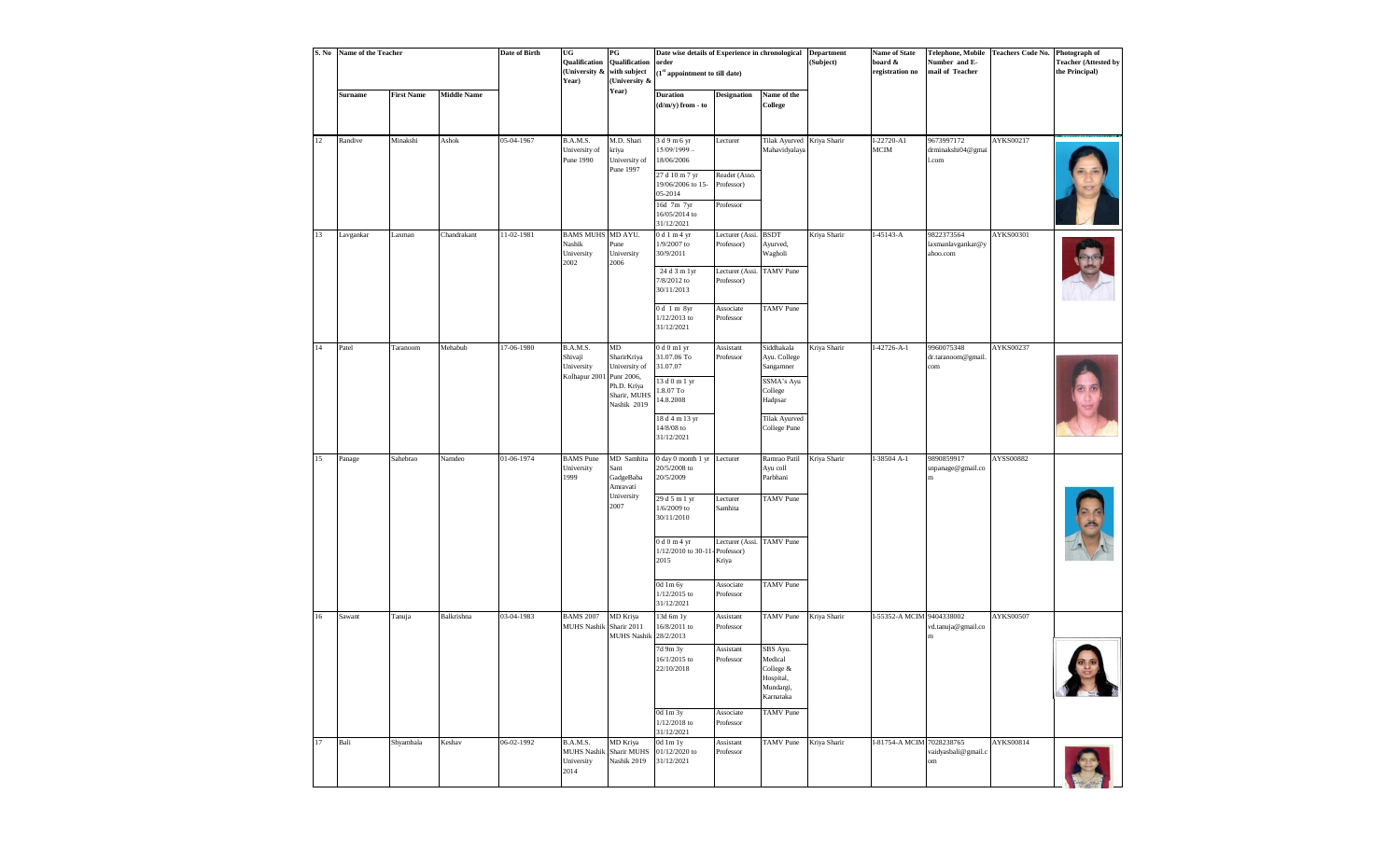| S. No | Name of the Teacher |                   |                    | <b>Date of Birth</b> | UG<br>Qualification<br>(University & with subject<br>Year)  | $_{\rm PG}$<br>Qualification<br>(University &                     | Date wise details of Experience in chronological<br>order<br>(1 <sup>st</sup> appointment to till date)  |                              |                                                                | <b>Department</b><br>(Subject) | <b>Name of State</b><br>board &<br>registration no | <b>Telephone, Mobile</b><br>Number and E-<br>mail of Teacher | Teachers Code No. Photograph of | <b>Teacher (Attested by</b><br>the Principal) |
|-------|---------------------|-------------------|--------------------|----------------------|-------------------------------------------------------------|-------------------------------------------------------------------|----------------------------------------------------------------------------------------------------------|------------------------------|----------------------------------------------------------------|--------------------------------|----------------------------------------------------|--------------------------------------------------------------|---------------------------------|-----------------------------------------------|
|       | <b>Surname</b>      | <b>First Name</b> | <b>Middle Name</b> |                      |                                                             | Year)                                                             | <b>Duration</b><br>$(d/m/y)$ from - to                                                                   | <b>Designation</b>           | Name of the<br>College                                         |                                |                                                    |                                                              |                                 |                                               |
| 18    | Sangoram            | Apoorva           | Milind             | 14-12-1970           | B.A.M.S.<br>Shivaji<br>University<br>Kolhapur 1992 PhD 2007 | MD 1997<br>Pune<br>University<br>Pune<br>University<br>Dravyaguna | 16 d 11 m 15 yr<br>15.02.1994 to<br>02.02.2010<br>0 d 0 m 5 yr<br>03/02/2010 to 02- Professor<br>02-2015 | Lecturer<br>Associate        | TAMV Pune                                                      | Dravyaguna                     | $I-25927 - A-1$                                    | 9822090305<br>apoorvasangoram@g<br>mail.com                  | AYDG00464                       |                                               |
|       |                     |                   |                    |                      |                                                             |                                                                   | 29d 10m 6y<br>3/02/2015 to<br>31/12/2021                                                                 | Professor                    |                                                                |                                |                                                    |                                                              |                                 |                                               |
| 19    | Gathe               | Pradnya           | Haribhau           | 09-04-1985           | B.A.M.S.<br>Nashik<br>University<br>2007                    | MD<br>Dravyaguna<br>Nashik<br>University<br>2012                  | 11d 0m 1yr<br>28/03/2013 to<br>07/04/2014                                                                | Lecturer (Assi<br>Professor) | Dr.D.Y.Patil<br>College of<br>Ayurved &<br>R.I. Navi<br>Mumbai | Dravyaguna                     | I 59915 A                                          | 9975628845<br>gathepradnya@gmail<br>.com                     | AYDG00454                       |                                               |
|       |                     |                   |                    |                      |                                                             |                                                                   | 26d 2m 5yr<br>05/05/2014 to<br>31/07/2019                                                                | Assistant<br>Professor       | <b>TAMV</b> Pune                                               |                                |                                                    |                                                              |                                 |                                               |
|       |                     |                   |                    |                      |                                                             |                                                                   | 0d 5m 2yr<br>01/08/2019 to<br>31/12/2021                                                                 | Associate<br>Professor       | <b>TAMV</b> Pune                                               |                                |                                                    |                                                              |                                 |                                               |
| 20    | Jadhav              | Asmita            | Uday               | 04-06-1976           | B.A.M.S.<br>University of<br>Pune 1997                      | MD<br>Dravyaguna<br>2002 GAU<br>Jamnagar                          | 0 d 2 m 15 yr<br>$1/11/2006$ to<br>31/12/2021                                                            | Assistant<br>Professor       | TAMV Pune                                                      | Dravyaguna                     | I 35153A1                                          | 9922437678<br>Asmita.niramaya@g<br>mail.com                  | AYDG00453                       |                                               |
| 21    | Kulkarni            | Sneha             | Harshad            | 23-07-1984           | <b>BAMS MUHS MD</b><br>Nashik 2006                          | Dravyaguna<br>MUHS Nashik 2017<br>2011                            | 14d 11m 5yr<br>1/10/2011 to 14-09-Professor)                                                             | Lecturer (Assi. TAMV Pune    |                                                                | Dravyaguna                     | I 57697-A MCIM 9881211308                          | vdsnehak@gmail.co                                            | AYDG00611                       |                                               |
|       |                     |                   |                    |                      |                                                             |                                                                   | 17d 3m 4 y<br>15/09/2017 to<br>31/12/2021                                                                | Associate<br>Professor       |                                                                |                                |                                                    |                                                              |                                 |                                               |
|       | 22 Gangal           | Gauri             | Jaydeep            | 01-09-1986           | <b>BAMS 2008</b><br><b>MUHS Nashik</b>                      | $\rm MD$<br>Dravyaguna<br>KLE<br>University<br>2014               | 16d 2m 2y<br>15/04/2014 to<br>30/06/2016                                                                 | Assistant<br>Professor       |                                                                | Dravyaguna                     | $I-63866 - A$                                      | 9225807977<br>profile.gauri@gmail.<br>com                    | $\overline{\mathrm{AYDG}00947}$ |                                               |
|       |                     |                   |                    |                      |                                                             |                                                                   | 0d 5m 2yr<br>01/08/2019 to<br>31/12/2021                                                                 | Assistant<br>Professor       | <b>TAMV</b> Pune                                               |                                |                                                    |                                                              |                                 |                                               |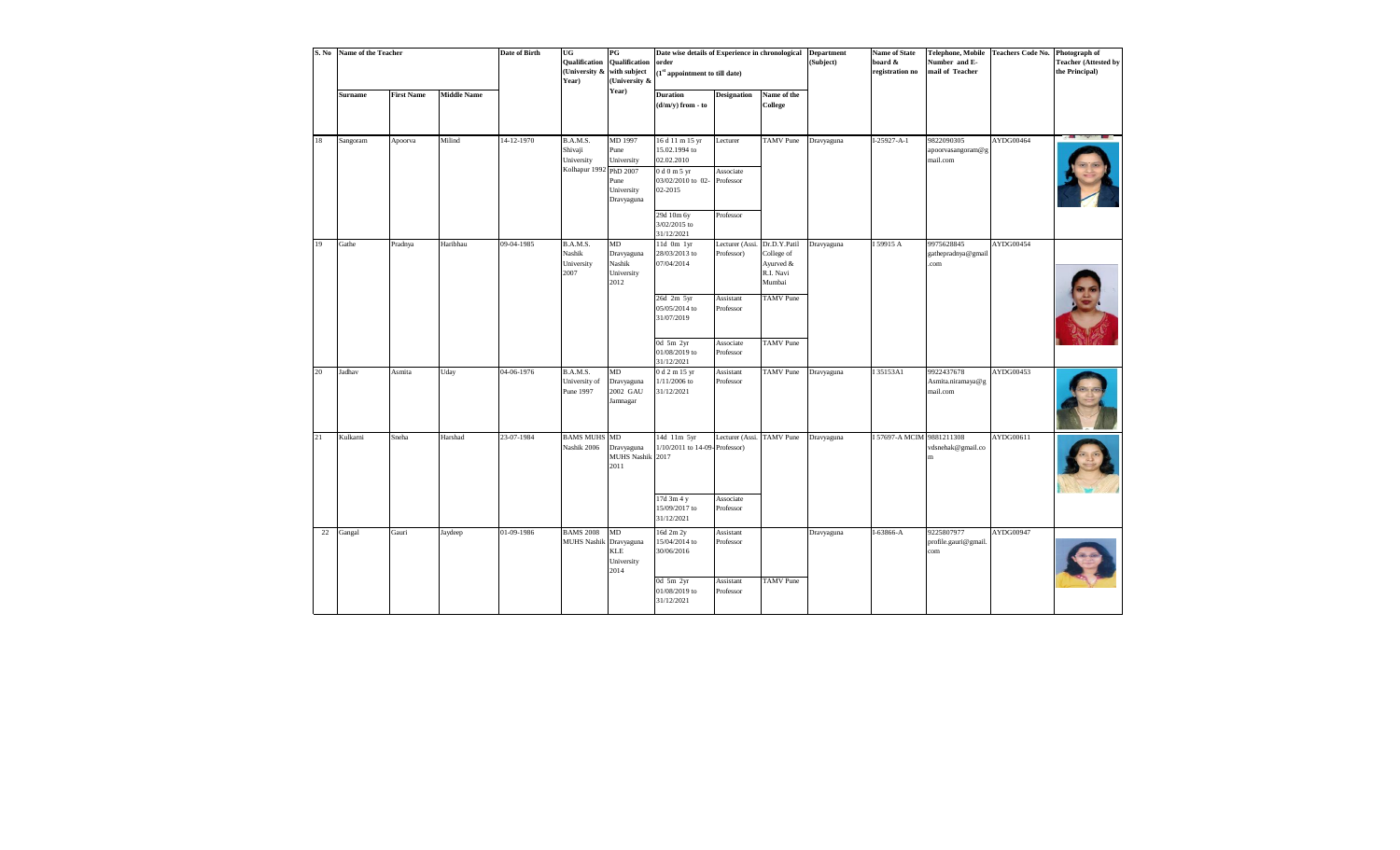| S. No | <b>Name of the Teacher</b> |                   |                    | <b>Date of Birth</b> | UG<br><b>Qualification</b><br>(University &<br>Year) | $_{\rm PG}$<br><b>Qualification</b><br>with subject<br>(University & | Date wise details of Experience in chronological<br>order<br>$\left(1^{\text{st}}\right.$ appointment to till date) |                              |                                           | <b>Department</b><br>(Subject)     | <b>Name of State</b><br>board &<br>registration no | Telephone, Mobile<br>Number and E-<br>mail of Teacher | <b>Teachers Code No.</b> | Photograph of<br><b>Teacher (Attested by</b><br>the Principal) |
|-------|----------------------------|-------------------|--------------------|----------------------|------------------------------------------------------|----------------------------------------------------------------------|---------------------------------------------------------------------------------------------------------------------|------------------------------|-------------------------------------------|------------------------------------|----------------------------------------------------|-------------------------------------------------------|--------------------------|----------------------------------------------------------------|
|       | <b>Surname</b>             | <b>First Name</b> | <b>Middle Name</b> |                      |                                                      | Year)                                                                | <b>Duration</b><br>$(d/m/y)$ from - to                                                                              | <b>Designation</b>           | Name of the<br><b>College</b>             |                                    |                                                    |                                                       |                          |                                                                |
| 23    | Ujagare                    | Indira            | Sunil              | 08-06-64             | B.A.M.S.<br>University of<br>Amara vati<br>1990      | MD (Ayu)<br>Rasashastra<br>Bhaishajya<br>kalpana 1992<br>Nagpur      | 10 d 6 m 4 yr<br>21/06/1993 to<br>31/12/1997<br>2 d 1 m 12 yr                                                       | Lecturer<br>Lecturer         | MAMs Ayu.<br>College.<br><b>TAMV</b> Pune | Rasashastra &<br>Bhaishajyakalpana | I-20301 A 1                                        | 9822356394<br>iujagare @gmail.com                     | AYRB00605                |                                                                |
|       |                            |                   |                    |                      |                                                      | University                                                           | 01/01/1998<br>to 02/02/2010<br>26 d 10 m 11 yr<br>03/02/2010<br>31/12/2021                                          | Professor                    |                                           |                                    |                                                    |                                                       |                          |                                                                |
| 24    | Patil                      | Yoginee           | Sanjay             | 11-07-1965           | B.A.M.S.<br>University of<br><b>Pune 1988</b>        | MD (Ayu)<br>Rasashastra<br>Bhaishajya<br>kalpana 1992                | 22 d 8 m 0 yr<br>03/08/1992 to<br>24/04/1993                                                                        | Lecturer                     | Sumatibai<br>Shah                         | Rasashastra &<br>Bhaishajyakalpana | $I-19508-A-1$                                      | 9011738639<br>yogineep370@gmail.<br>com               | AYRB00606                |                                                                |
|       |                            |                   |                    |                      | <b>BA</b> Sanskrit<br>1986                           | Gujrat<br>Ayurved<br>University<br>Jamnagar MA                       | 6 d 7 m 2yr<br>$1/10/1996\ {\rm to}\  \,$<br>31/05/1999<br>27 d 0 m 7yr                                             | Lecturer<br>Lecturer         | <b>TAMV</b> Pune                          |                                    |                                                    |                                                       |                          |                                                                |
|       |                            |                   |                    |                      |                                                      | 1988                                                                 | 04/10/1999 to<br>31/10/2006<br>0 d 0 m 1 yr                                                                         | Reader                       |                                           |                                    |                                                    |                                                       |                          |                                                                |
|       |                            |                   |                    |                      |                                                      |                                                                      | 01/11/2006 to<br>31/10/2007<br>0d11m0yr                                                                             | Lecturer                     |                                           |                                    |                                                    |                                                       |                          |                                                                |
|       |                            |                   |                    |                      |                                                      |                                                                      | 01/11/2007 to<br>30/09/2008<br>0d6m0yr<br>01/10/2008 to                                                             | Reader                       |                                           |                                    |                                                    |                                                       |                          |                                                                |
|       |                            |                   |                    |                      |                                                      |                                                                      | 31/03/2009<br>29d 7 m 0yr<br>01/04/2009 to<br>29/11/2009                                                            | Lecturer                     |                                           |                                    |                                                    |                                                       |                          |                                                                |
|       |                            |                   |                    |                      |                                                      |                                                                      | 12 d 2 m 2yr<br>30/11/2009 to<br>10/2/2012                                                                          | Reader                       |                                           |                                    |                                                    |                                                       |                          |                                                                |
|       |                            |                   |                    |                      |                                                      |                                                                      | 21 d 06 m 4yr<br>11/2/2012 to 31-08-Professor)<br>2016<br>0d 4m 5y                                                  | Lecturer (Assi.<br>Associate |                                           |                                    |                                                    |                                                       |                          |                                                                |
|       |                            |                   |                    |                      |                                                      |                                                                      | 01/09/2016 to<br>31/12/2021                                                                                         | Professor                    |                                           |                                    |                                                    |                                                       |                          |                                                                |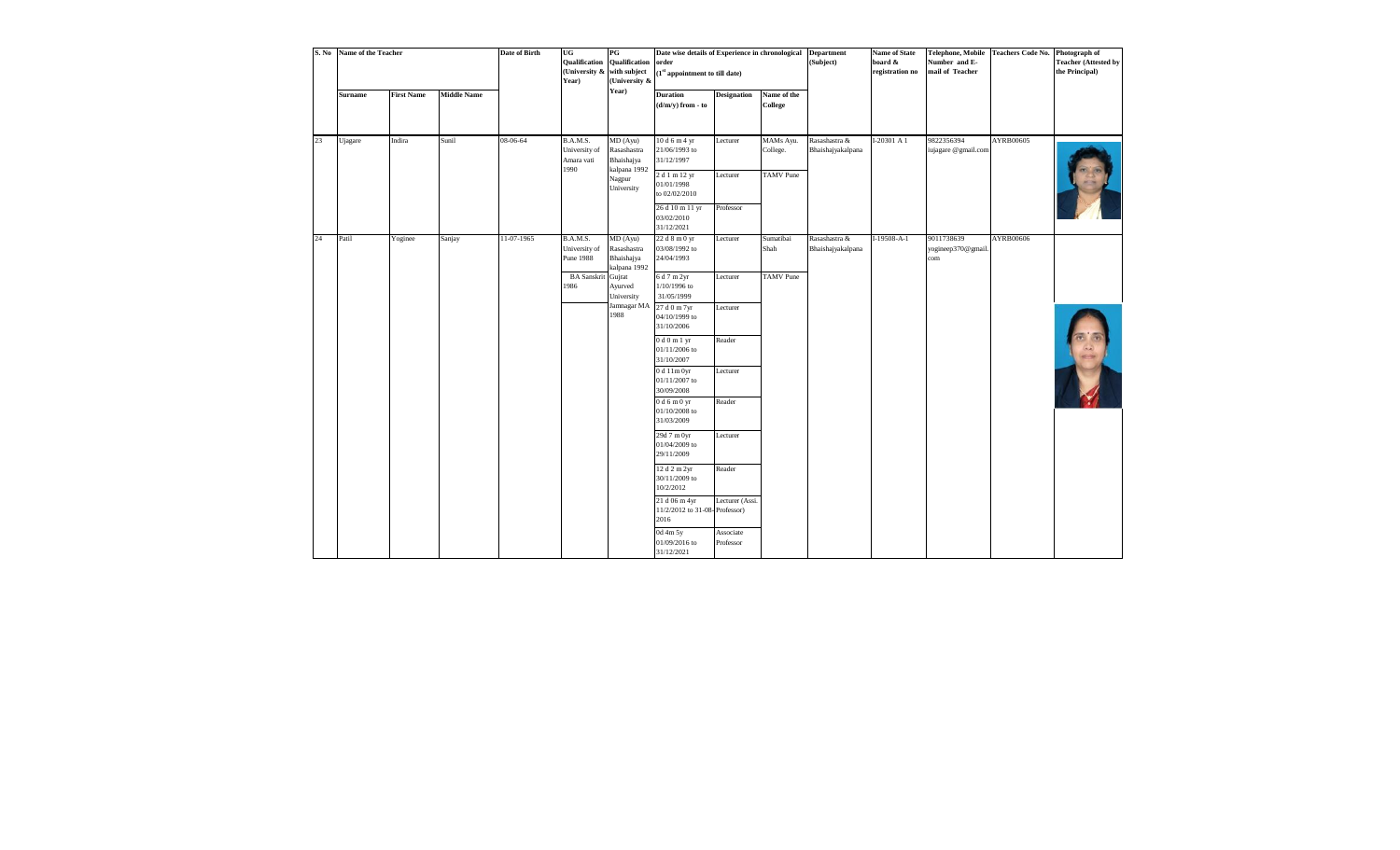| S. No | Name of the Teacher |                   |                    | Date of Birth | UG<br><b>Qualification</b><br>(University & with subject<br>Year) | $_{PG}$<br><b>Qualification</b><br>(University &                | Date wise details of Experience in chronological<br>order<br>(1 <sup>st</sup> appointment to till date) |                        |                                                      | <b>Department</b><br>(Subject)     | <b>Name of State</b><br>board &<br>registration no | <b>Telephone, Mobile</b><br>Number and E-<br>mail of Teacher | <b>Teachers Code No.</b> | Photograph of<br><b>Teacher (Attested by</b><br>the Principal) |
|-------|---------------------|-------------------|--------------------|---------------|-------------------------------------------------------------------|-----------------------------------------------------------------|---------------------------------------------------------------------------------------------------------|------------------------|------------------------------------------------------|------------------------------------|----------------------------------------------------|--------------------------------------------------------------|--------------------------|----------------------------------------------------------------|
|       | <b>Surname</b>      | <b>First Name</b> | <b>Middle Name</b> |               |                                                                   | Year)                                                           | <b>Duration</b><br>$(d/m/v)$ from - to                                                                  | <b>Designation</b>     | Name of the<br>College                               |                                    |                                                    |                                                              |                          |                                                                |
| 25    | Dixit               | Vinaya            | Ravikiran          | 01-09-1972    | <b>B.A.M.S.</b><br>University of<br>Pune 1994                     | MD (Ayu)<br>Rasashastra<br>Bhaishajya<br>Kalpana 1999           | 9d 4 m 0 yr<br>22/3/2000 to<br>31/07/2000                                                               | Lecturer               | BSDT's Ayu.<br>College<br>Wagholi                    | Rasashastra &<br>Bhaishajyakalpana | $I-30037 - A-1$                                    | 9422516845<br>dixit.vinaya@gmail.c<br>om                     | AYRB00640                |                                                                |
|       |                     |                   |                    |               |                                                                   | Pune university $\frac{1}{0}$ at m 0 yr                         | $1/8/2000$ to<br>30/11/2000                                                                             | Assistant<br>Professor | <b>TAMV</b> Pune                                     |                                    |                                                    |                                                              |                          |                                                                |
|       |                     |                   |                    |               |                                                                   |                                                                 | 10d 6 m 20yr<br>22/06/2001 to<br>31/12/2021                                                             |                        |                                                      |                                    |                                                    |                                                              |                          |                                                                |
| 26    | Akkalkotkar         | Mandar            | Bhalchandra        | 14-08-1962    | <b>B.A.M.S.</b><br>University of<br>Pune 1987                     | MD<br>(RasashastraB<br>haishajya)<br>University of<br>Pune 1997 | 14d 5m 6yr<br>17/04/2008 to<br>30/09/2014                                                               | Lecturer               | Siddhakala<br>Ayurved<br>Mahavidyalaya<br>,Sangamner | Rasashastra &<br>Bhaishajyakalpana | I 20068 A 1                                        | 9822777161<br>ayurvedscienceforum<br>@gmail.com              | AYRB01012                |                                                                |
|       |                     |                   |                    |               |                                                                   |                                                                 | 0d 3m 7y<br>$1/10/2014$ to<br>31/12/2021                                                                | Associate<br>Professor | <b>TAMV</b> Pune                                     |                                    |                                                    |                                                              |                          |                                                                |
| 27    | Bodade              | Ashwini           | Gulabrao           | 03-06-1983    | <b>BAMS MUHS MD</b><br>Nashik 2004                                | Bhaishajya<br>Kalpana)<br><b>2019 MUHS</b><br>Nashik            | 0d 5m 2yr<br>(Rasashastra & 01/08/2019 to<br>31/12/2021                                                 | Assistant<br>Professor | <b>TAMV</b> Pune                                     | Rasashastra &<br>Bhaishajyakalpana | $I-50495-A$                                        | 8080284648<br>ashwini.bodade330<br>@gmail.com                | AYRB01107                |                                                                |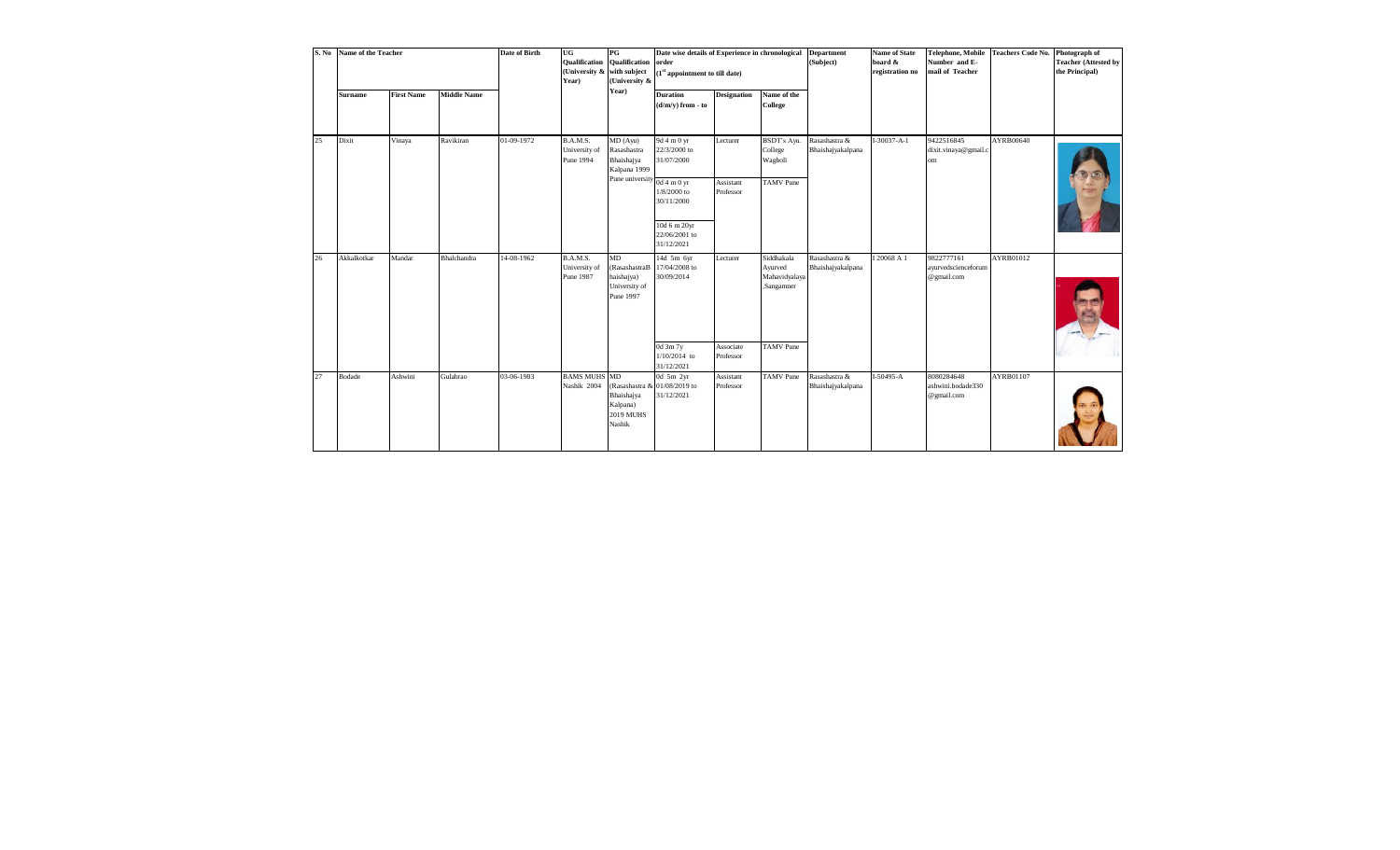| S. No  | Name of the Teacher |                   |                    | Date of Birth | UG<br>Qualification<br>(University &<br>Year) | $\mathbf{P}\mathbf{G}$<br>Qualification<br>with subject<br>(University & | Date wise details of Experience in chronological<br>order<br>(1st appointment to till date) |                                         |                               | <b>Department</b><br>(Subject) | <b>Name of State</b><br>board &<br>registration no | Number and E-<br>mail of Teacher                    | Telephone, Mobile   Teachers Code No.   Photograph of | <b>Teacher (Attested by</b><br>the Principal) |
|--------|---------------------|-------------------|--------------------|---------------|-----------------------------------------------|--------------------------------------------------------------------------|---------------------------------------------------------------------------------------------|-----------------------------------------|-------------------------------|--------------------------------|----------------------------------------------------|-----------------------------------------------------|-------------------------------------------------------|-----------------------------------------------|
|        | <b>Surname</b>      | <b>First Name</b> | <b>Middle Name</b> |               |                                               | Year)                                                                    | <b>Duration</b><br>$(d/m/y)$ from - to                                                      | <b>Designation</b>                      | Name of the<br><b>College</b> |                                |                                                    |                                                     |                                                       |                                               |
| $28\,$ | Pandhare            | Sunil             | Rambhau            | 11-03-1962    | B.A.M.S.<br>University of<br>Pune 1984        | MD<br>Rogvidnyana<br>Pune<br>University                                  | 17 d 1 m 1 yr<br>16/8/90 to 30/9/91                                                         | Assistant<br>Lecturer                   | Ayu. college,<br>Akurdi Pune  | RogNidan                       | I-15344                                            | 9765602157<br>drpandhare@yahoo.c<br>om              | AYRN00315                                             |                                               |
|        |                     |                   |                    |               |                                               | 1987                                                                     | $00d3m6$ yr<br>1/10/91 to 12/1/98                                                           | Lecturer                                |                               |                                |                                                    |                                                     |                                                       |                                               |
|        |                     |                   |                    |               |                                               |                                                                          | 0 d 5 m 8 yr<br>13/1/98 to 18/6/06                                                          | Reader                                  | <b>TAMV</b> Pune              |                                |                                                    |                                                     |                                                       |                                               |
|        |                     |                   |                    |               |                                               |                                                                          | 13 d 6 m 15 yr<br>19/6/2006 to<br>31/12/2021                                                | Professor                               |                               |                                |                                                    |                                                     |                                                       |                                               |
| 29     | Deshpande           | Manjiri           | Sadanand           | 24-12-1967    | B.A.M.S.<br>University of<br>Pune 1991        | MD Rognidan<br>Pune<br>University                                        | 0 d 5 m 1 yr 1/7/96 Lecturer<br>to 30/11/97                                                 |                                         | BV Ayu.<br>College katraj     | RogNidan                       | $I-22202 - A1$                                     | 9960081113<br>drmanjirideshpande2<br>4@gmail.com    | AYRN00226                                             |                                               |
|        |                     |                   |                    |               |                                               | 1995<br>PhD(Rog)<br>Pune 2000                                            | 13 d 8 m 10 yr<br>01.12.1997 to<br>13/08/2008                                               |                                         | <b>TAMV</b> Pune              |                                |                                                    |                                                     |                                                       |                                               |
|        |                     |                   |                    |               |                                               |                                                                          | 0 d 0 m 5 yr<br>14/8/2008 to 13-08-Professor<br>2013                                        | Associate                               |                               |                                |                                                    |                                                     |                                                       |                                               |
|        |                     |                   |                    |               |                                               |                                                                          | 18 d 4 m 8 yr<br>14/8/2013 to<br>31/12/2021                                                 | Professor                               |                               |                                |                                                    |                                                     |                                                       |                                               |
| 30     | Naik                | Vidya             | Ravindra           | 11-12-1968    | <b>BAMS</b> Pune<br>University<br>1990        | MD Rognidan<br>Pune<br>University<br>1995                                | 01d 1 m 5 yr<br>1/8/12 to 14-09-<br>2017                                                    | Lecturer (Assi.<br>Professor)           | <b>TAMV</b> Pune              | RogNidan                       | I-23992 A1                                         | 9422003150<br>vidya.r.naik@gmail.c<br>om            | <b>AYRN00228</b>                                      |                                               |
|        |                     |                   |                    |               |                                               |                                                                          | 17d 3m 4 y<br>15/09/2017 to<br>31/12/2021                                                   | Associate<br>Professor                  |                               |                                |                                                    |                                                     |                                                       |                                               |
| 31     | Ranade              | Aishwarya         | Mandar             | 07-08-1981    | <b>BAMS 2002</b><br>MUHS Nashik Pune          | University<br>2007                                                       | MD Rognidan 0 d 2 m 13 yr<br>$1/11/2008$ to<br>31/12/2021                                   | Assistant<br>Professor                  | <b>TAMV</b> Pune              | RogNidan                       | $I-45163 - A$                                      | 9423876727<br>ashmr81@gmail.com                     | AYRN00241                                             |                                               |
| 32     | Datkhile            | Hemant            | Damodar            | 16-12-1969    | B.A.M.S.<br>University of<br>Pune 1992        | MD Rognidan $0 d2 m9 yr$<br>Pune<br>University<br>1997                   | 1/6/2009 to 31-07- Professor)<br>2018                                                       | Lecturer (Assi. TAMV Pune               |                               | RogNidan                       | I-26573 A                                          | 9850009855<br>sudaratnamedifounda<br>tion@gmail.com | AYRN00458                                             |                                               |
|        |                     |                   |                    |               |                                               |                                                                          | 0d 5m 3y<br>01/08/2018 to<br>31/12/2021                                                     | Associate<br>Professor                  |                               |                                |                                                    |                                                     |                                                       |                                               |
| 33     | Kamat               | Girish            | Achyut             | 03-04-1962    | B.A.M.S.<br>University of<br>Pune 1984        | MD Rognidan<br>Pune<br>University<br>1988                                | 0 d 0 m 5 yr<br>$1/1/2009$ to<br>31/12/2013                                                 | Lecturer (Assi. TAMV Pune<br>Professor) |                               | RogNidan                       | I-16203A1                                          | 9422002400<br>drgakamat@hotmail<br>com              | AYRN00460                                             |                                               |
|        |                     |                   |                    |               |                                               |                                                                          | 0 d 0 m 8 yr<br>$1/1/2014$ to<br>31/12/2021                                                 | Associate<br>Professor                  |                               |                                |                                                    |                                                     |                                                       |                                               |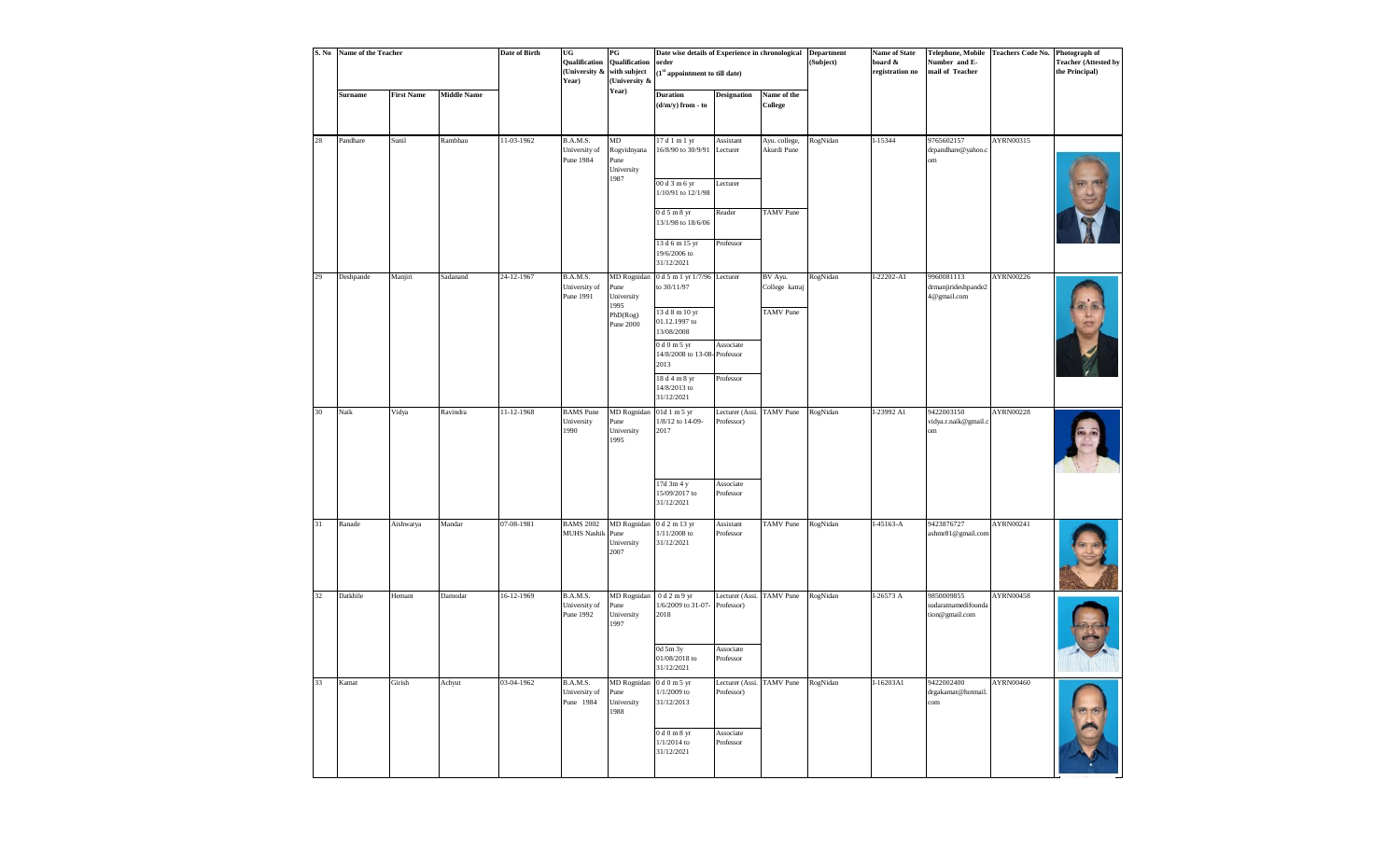|    | S. No Name of the Teacher |                   |                    | Date of Birth | UG<br><b>Qualification Qualification order</b><br>Year)                      | PG<br>(University &          | Date wise details of Experience in chronological<br>(University $\&$ with subject $(1st$ appointment to till date) |                                            |  | <b>Department</b><br>(Subject) | <b>Name of State</b><br>board &<br>registration no | <b>Telephone, Mobile</b><br>Number and E-<br>mail of Teacher | <b>Teachers Code No.</b> | Photograph of<br><b>Teacher (Attested by</b><br>the Principal) |
|----|---------------------------|-------------------|--------------------|---------------|------------------------------------------------------------------------------|------------------------------|--------------------------------------------------------------------------------------------------------------------|--------------------------------------------|--|--------------------------------|----------------------------------------------------|--------------------------------------------------------------|--------------------------|----------------------------------------------------------------|
|    | <b>Surname</b>            | <b>First Name</b> | <b>Middle Name</b> |               |                                                                              | Year)                        | <b>Designation</b><br>Name of the<br><b>Duration</b><br>College<br>$(d/m/v)$ from - to                             |                                            |  |                                |                                                    |                                                              |                          |                                                                |
| 34 | Ubhale                    | Darshana          | Harishchandra      | 26-07-1986    | B.A.M.S.<br>MUHS Nashik MUHS Nashik 01/08/2020 to<br>University<br>2009-2010 | MD Rognidan 0d 5m 1y<br>2015 | 31/12/2021                                                                                                         | Assistant<br><b>TAMV</b> Pune<br>Professor |  | RogNidan                       | $I-67749-A$                                        | 9850587931<br>drdarshu03@gmail.c<br>۱m                       | ADMPU4136G               | $\rightarrow$                                                  |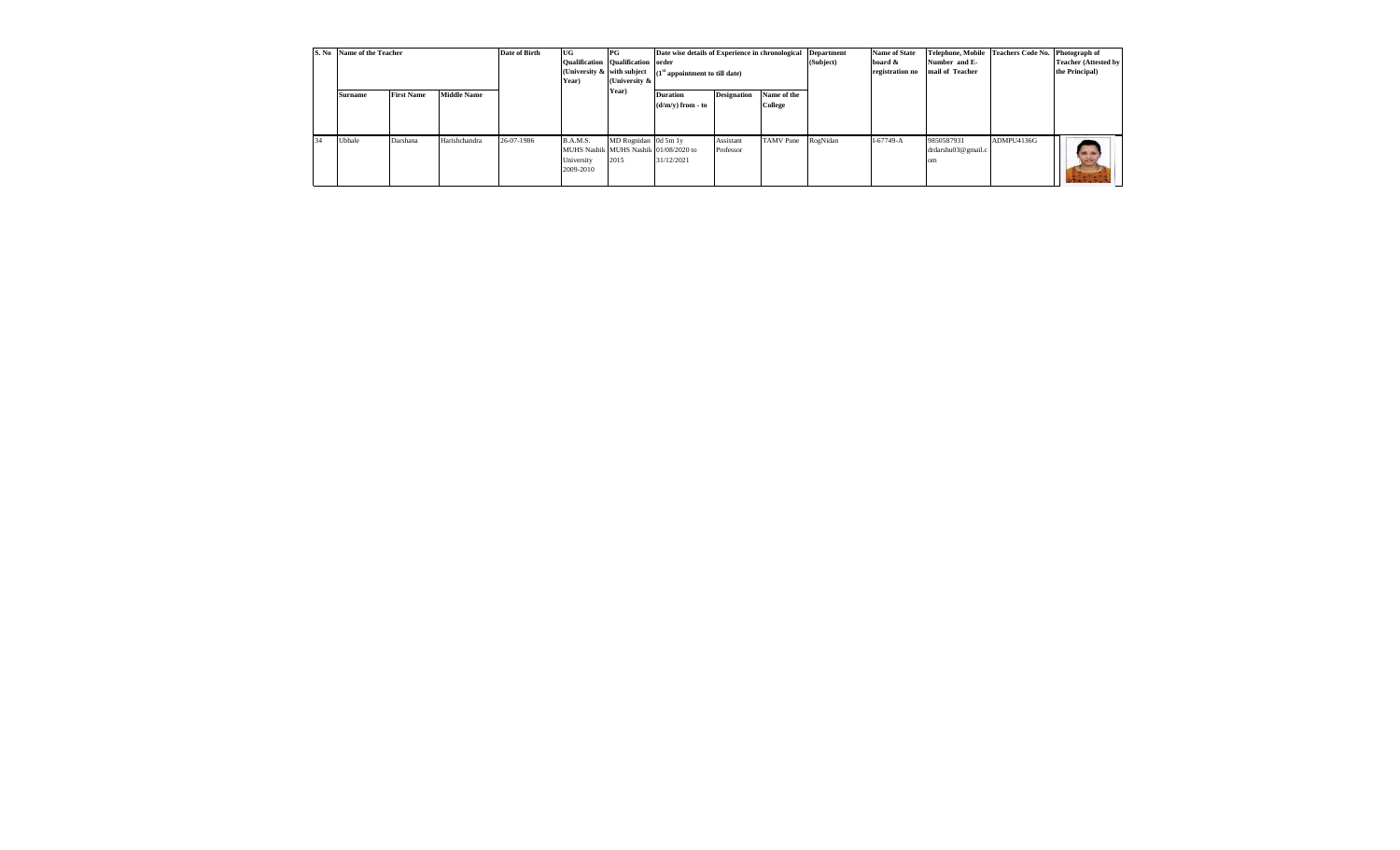| S. No | Name of the Teacher |                   |                    | Date of Birth | UG<br><b>Qualification</b><br>Year)      | PG<br>Qualification<br>(University & with subject<br>(University &                 | Date wise details of Experience in chronological<br>order<br>$(1st$ appointment to till date)                                                             |                                                                   |                                                                                  | <b>Department</b><br>(Subject) | <b>Name of State</b><br>board $\&$<br>registration no | Number and E-<br>mail of Teacher            | Telephone, Mobile Teachers Code No. | Photograph of<br><b>Teacher (Attested by</b><br>the Principal) |
|-------|---------------------|-------------------|--------------------|---------------|------------------------------------------|------------------------------------------------------------------------------------|-----------------------------------------------------------------------------------------------------------------------------------------------------------|-------------------------------------------------------------------|----------------------------------------------------------------------------------|--------------------------------|-------------------------------------------------------|---------------------------------------------|-------------------------------------|----------------------------------------------------------------|
|       | <b>Surname</b>      | <b>First Name</b> | <b>Middle Name</b> |               |                                          | Year)                                                                              | <b>Duration</b><br>$(d/m/y)$ from - to                                                                                                                    | <b>Designation</b>                                                | Name of the<br>College                                                           |                                |                                                       |                                             |                                     |                                                                |
| 35    | Hajarnavis          | Mihir             | Surendra           | 14-11-1968    | B.A.M.S.<br>University of<br>Pune 1990   | MD Kaya<br>chikitsa<br>University<br>Pune 1995<br>MD Swasth<br>vritta MUHS<br>2010 | 10 d 3 m 6 yr<br>$1/8/1996$ to<br>10/11/2002<br>1 d 5 m 2 yr<br>11/11/2002 to<br>12/4/2005<br>18 d 4 m 3 yr<br>13/4/2005 to<br>1/9/2008<br>30 d 3 m 13 yr | Lecturer<br>Reader<br>Reader<br>Professor                         | SS Ayu<br>Hadapsar<br>SS Ayu<br>Hadapsar<br><b>TAMV</b> Pune<br><b>TAMV</b> Pune | Swasthavritta                  | I-23566 A1                                            | 9422331060<br>mihirhajarnavis@gm<br>ail.com | AYSV00274                           |                                                                |
| 36    | Inamdar             | Sharvari          | Vaibhav            | 21-02-1983    | <b>BAMS MUHS</b>                         | MD Swastha                                                                         | $2/9/2008$ to<br>31/12/2021<br>0d1m5yr                                                                                                                    | Lecturer (Assi. TAMV Pune                                         |                                                                                  | Swasthavritta                  | I-50766 A                                             | 9822047973                                  | AYSV00425                           |                                                                |
|       |                     |                   |                    |               | Nashik 2004                              | vritta MUHS<br>Nashik 2009                                                         | 1/12/2009 to 31-12-Professor)<br>2014<br>od 1m 7yr<br>1/12/2014 to<br>31/12/2021                                                                          | Associate<br>Professor                                            |                                                                                  |                                |                                                       | drsharvariinamdar@<br>gmail.com             |                                     |                                                                |
| 37    | Hambardikar         | Devendra          | Bhaskar            | 29-05-1962    | B.A.M.S.<br>University of<br>Pune 1984   | MD<br>Kayachikitsa<br>University<br>Pune 1989                                      | 00 d 0 m 5 yr<br>01.01.2009 to<br>31.12.2013<br>0d0m8yr<br>01/01/2014 to<br>31/12/2021                                                                    | Lecturer (Assi. TAMV Pune<br>Professor)<br>Associate<br>Professor |                                                                                  | Swasthavritta                  | $I-16202 - A1$                                        | 9422026325<br>drdbh29@gmail.com             | AYKC01169                           |                                                                |
| 38    | Kale                | Soniya            | Saurabh            | 16-11-1983    | B.A.M.S.<br>Nashik<br>University<br>2006 | MD<br>(Swasthavritta)<br>Nashik<br>University<br>2012                              | 25d 6m 2yr<br>7/9/2011 to<br>31/3/2014<br>0d 9m 7yr<br>$1/4/2014$ to<br>31/12/2021                                                                        | Lecturer (Assi.<br>Professor)<br>Assistant<br>Professor           | D.Y.Patil<br>Pimpri<br><b>TAMV</b> Pune                                          | Swasthavritta                  | I 55358 A                                             | 9850810705<br>vd.soniyamulay@gm<br>ail.com  | AYSV00419                           |                                                                |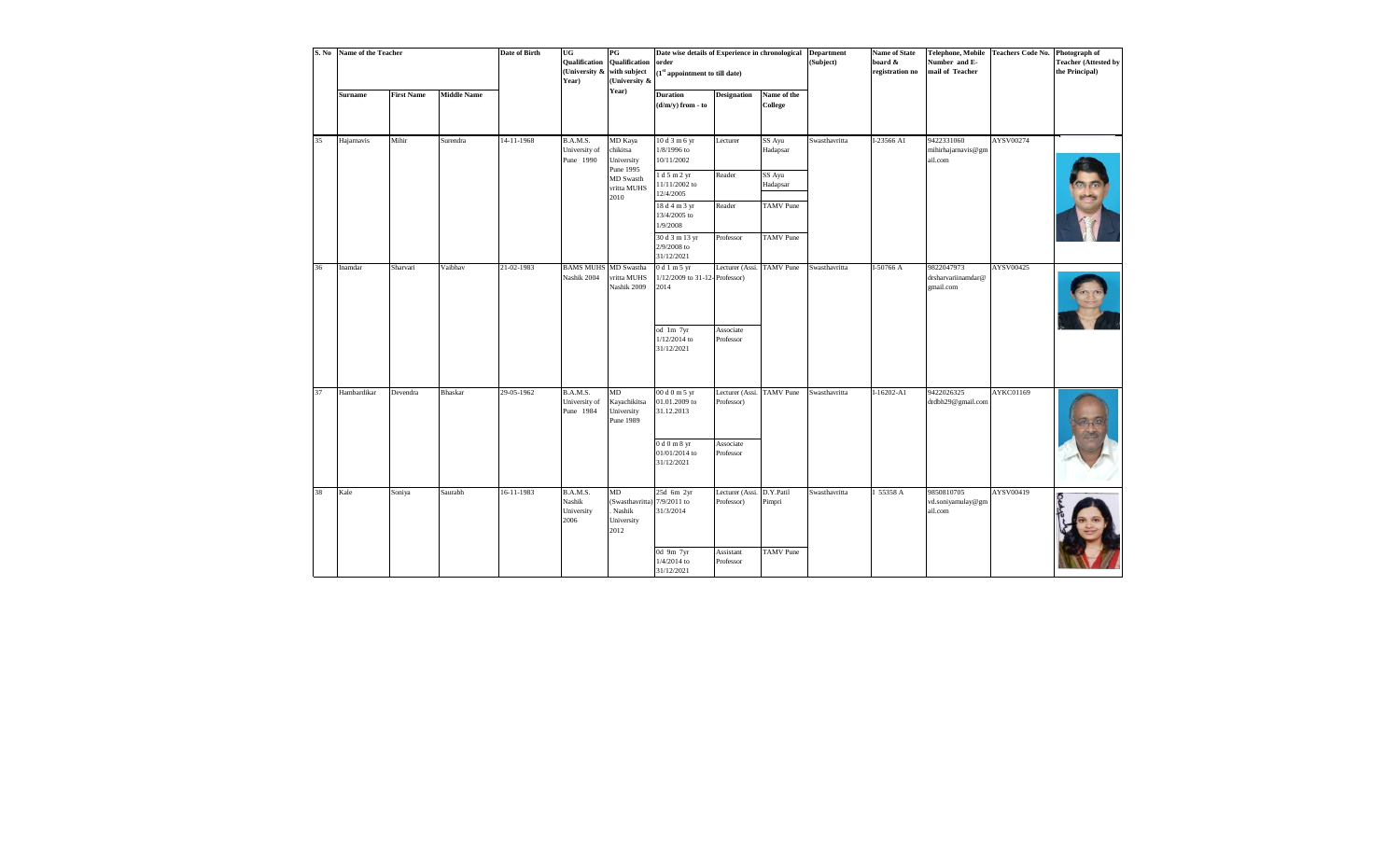| S. No | Name of the Teacher |                   |                    | <b>Date of Birth</b> | UG<br><b>Qualification Qualification</b><br>(University & with subject<br>Year) | PG<br>(University &                          | Date wise details of Experience in chronological<br>order<br>$(1st$ appointment to till date) |                                      |                                                 | <b>Department</b><br>(Subject) | <b>Name of State</b><br>board &<br>registration no | <b>Telephone, Mobile</b><br>Number and E-<br>mail of Teacher | <b>Teachers Code No.</b> | Photograph of<br><b>Teacher (Attested by</b><br>the Principal) |
|-------|---------------------|-------------------|--------------------|----------------------|---------------------------------------------------------------------------------|----------------------------------------------|-----------------------------------------------------------------------------------------------|--------------------------------------|-------------------------------------------------|--------------------------------|----------------------------------------------------|--------------------------------------------------------------|--------------------------|----------------------------------------------------------------|
|       | <b>Surname</b>      | <b>First Name</b> | <b>Middle Name</b> |                      |                                                                                 | Year)                                        | <b>Duration</b><br>$(d/m/y)$ from - to                                                        | <b>Designation</b>                   | Name of the<br>College                          |                                |                                                    |                                                              |                          |                                                                |
| 39    | Shisode             | Nilima            | Raju               | 13-07-1972           | B.A.M.S. Pune MD<br>University<br>1993                                          | (Kayachikitsa)<br>Pune<br>University<br>2001 | 24d 1m 1yr<br>$1/10/2001$ to<br>24/11/2002                                                    | Lecturer<br>(Assistant<br>Professor) | Saptashringi<br>Ayu.<br>Mahavidyalaya<br>Nashik | Swasthavritta                  | I 27560 A1                                         | 9422058413<br>nileema.shisode7@g<br>mail.com                 | AYKC01102                |                                                                |
|       |                     |                   |                    |                      |                                                                                 |                                              | 7d 10m 3yr<br>25/11/2002 to<br>1/10/2006                                                      | Lecturer<br>(Assistant<br>Professor) | R.G.E.S<br>Ayurved<br>Medical<br>College, RON   |                                |                                                    |                                                              |                          |                                                                |
|       |                     |                   |                    |                      |                                                                                 |                                              | 2d 11m 4yr<br>2/10/2006 to<br>30/09/2011                                                      | Reader<br>(Associate<br>Professor)   | R.G.E.S<br>Ayurved<br>Medical<br>College, RON   |                                |                                                    |                                                              |                          |                                                                |
|       |                     |                   |                    |                      |                                                                                 |                                              | 0d 5m 2yr<br>1/10/2011 to<br>28/02/2014                                                       | Professor                            | R.G.E.S<br>Ayurved<br>Medical<br>College, RON   |                                |                                                    |                                                              |                          |                                                                |
|       |                     |                   |                    |                      |                                                                                 |                                              | 0d 10m 7yr<br>1/03/2014 to<br>31/12/2021                                                      | Associate<br>Professor               | T.A.M.V.<br><b>PUNE</b>                         |                                |                                                    |                                                              |                          |                                                                |
| 40    | Naik                | Maithili          | Chinmay            | 08-05-1991           | <b>BAMS 2015</b><br>MUHS Nashik Swasthavritt                                    | MD<br><b>2019 MUHS</b>                       | 0d1m1y<br>01/12/2020 to<br>31/12/2021                                                         | Assistant<br>Professor               | <b>TAMV</b> Pune                                | Swasthavritta                  | I-78897-A                                          | 8237797975<br>vaidyamai4@gmail.c<br>om                       | AYSV00681                |                                                                |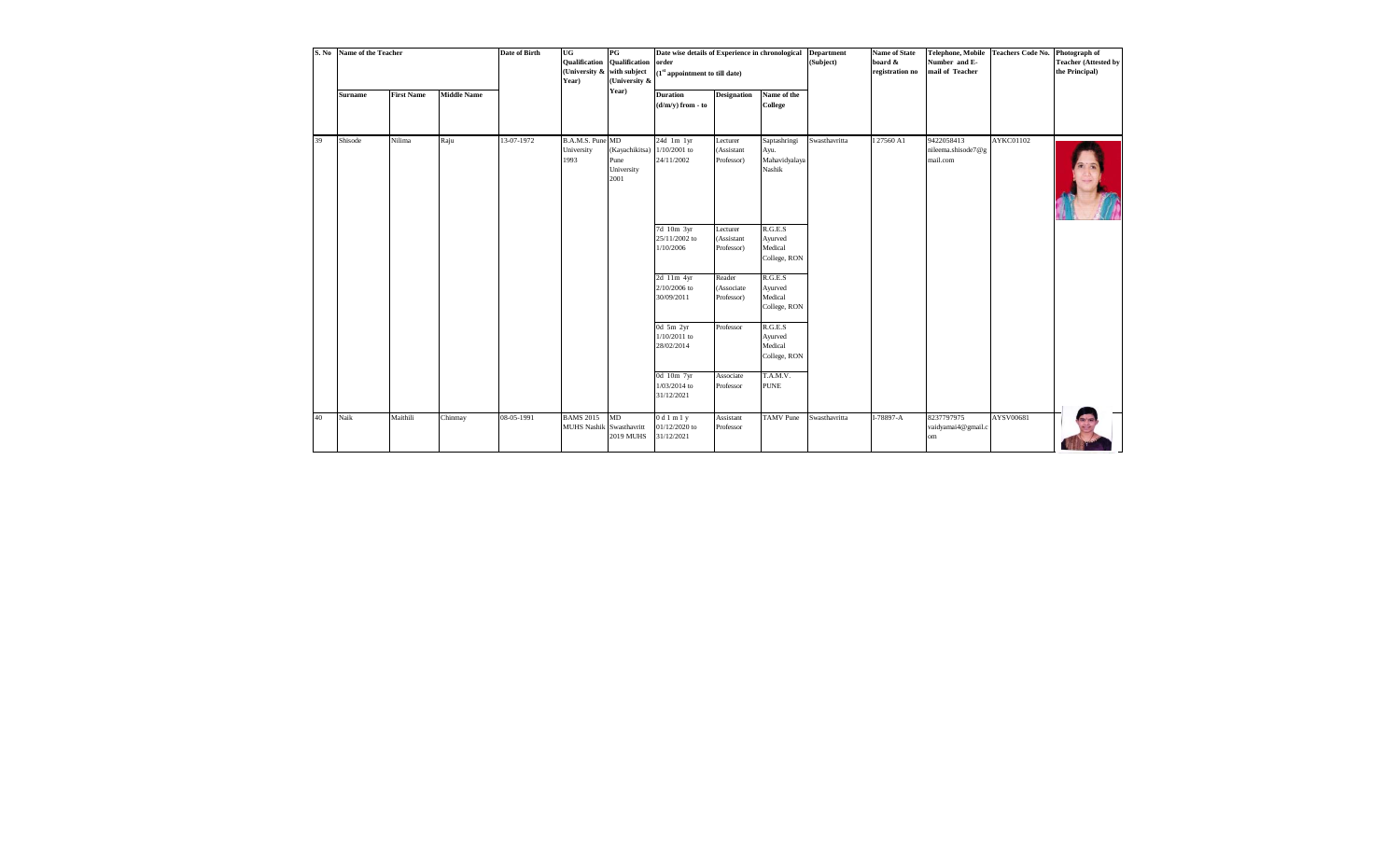| S. No | Name of the Teacher |                   |                    | <b>Date of Birth</b> | UG<br>Qualification<br>(University &<br>Year) | PG<br>Qualification<br>with subject<br>(University &             | Date wise details of Experience in chronological<br>order<br>(1st appointment to till date)                        |                                     |                                      | <b>Department</b><br>(Subject) | <b>Name of State</b><br>board &<br>registration no | Number and E-<br>mail of Teacher        | Telephone, Mobile Teachers Code No. Photograph of | <b>Teacher (Attested by</b><br>the Principal) |
|-------|---------------------|-------------------|--------------------|----------------------|-----------------------------------------------|------------------------------------------------------------------|--------------------------------------------------------------------------------------------------------------------|-------------------------------------|--------------------------------------|--------------------------------|----------------------------------------------------|-----------------------------------------|---------------------------------------------------|-----------------------------------------------|
|       | <b>Surname</b>      | <b>First Name</b> | <b>Middle Name</b> |                      |                                               | Year)                                                            | <b>Duration</b><br>$(d/m/y)$ from - to                                                                             | <b>Designation</b>                  | Name of the<br>College               |                                |                                                    |                                         |                                                   |                                               |
| 41    | Bhave               | Pramod            | Pandurang          | 05-02-1965           | B.A.M.S.<br>University of<br>Pune 1988        | Diploma In<br>Agadtantra<br>Pune<br>University<br>1994           | $0 d 0m 2 yr$ 1-<br>11-1990 to 1-1-<br>1992 (Samhita)<br>$0 d 0 m 3 yr 2-1$<br>1992 to 31-12-<br>1995 (Agadtantra) | Lecturer                            | <b>TAMV</b> Pune                     | Agadtantra                     | I-19483-A1<br>$MCIM$                               | 9423582417<br>bhavepramod@yaho<br>o.com | AYXX00555                                         |                                               |
|       |                     |                   |                    |                      |                                               |                                                                  | $0 d 0m 2 yr 1-1-$<br>1995 To 1-1-1997                                                                             | Lecturer                            | MAM's<br>Hadlpsar                    |                                |                                                    |                                         |                                                   |                                               |
|       |                     |                   |                    |                      |                                               |                                                                  | 13 d 11 m 1 yr 1-1- Lecturer<br>2002 To 13-12-<br>2004                                                             |                                     | D.Y.Patil<br>Pimpri                  |                                |                                                    |                                         |                                                   |                                               |
|       |                     |                   |                    |                      |                                               |                                                                  | 0d8m1yr<br>$01.04.2008{\;{\rm To}\;}$<br>30.11.2009                                                                | Lecturer                            | <b>TAMV</b> Pune                     |                                |                                                    |                                         |                                                   |                                               |
|       |                     |                   |                    |                      |                                               |                                                                  | 0 d 9 m 9 yr<br>1/12/2009 to<br>31/07/2019<br>0 d 5 m 2 yr                                                         | Associate<br>Professor<br>Professor | <b>TAMV</b> Pune<br><b>TAMV</b> Pune |                                |                                                    |                                         |                                                   |                                               |
|       |                     |                   |                    |                      |                                               |                                                                  | 1/08/2019 to<br>31/12/2021                                                                                         |                                     |                                      |                                |                                                    |                                         |                                                   |                                               |
| 42    | Joglekar            | Priyadarshan      | Murlidhar          | 22-09-1973           | <b>BAMS</b> Pune<br>University<br>1995        | $\rm MD$<br>Agadtantra<br>2002                                   | 0 d 0 m 3 yr<br>$1/6/2003$ to<br>31/5/06<br>0d8m1yr                                                                | Lecturer<br>Lecturer                | <b>TAMV</b> Pune<br>TAMV Pune        | Agadtantra                     | I-30453-A1<br>$_{\rm MCM}$                         | 9665012818<br>pmjoglekar@gmail.c<br>om  | AYAT00227                                         |                                               |
|       |                     |                   |                    |                      |                                               |                                                                  | $1/8/2009$ to<br>31/3/11<br>0 d 9 m 10 yr                                                                          | Associate                           | <b>TAMV</b> Pune                     |                                |                                                    |                                         |                                                   |                                               |
| 43    |                     |                   |                    | 21-08-1989           | <b>BAMS 2012</b>                              | $\rm MD$                                                         | $1/4/2011$ to<br>31/12/2021                                                                                        | Professor                           | TAMV Pune                            |                                | I-74451-A MCIM 9405680441                          |                                         | AYAT00365                                         |                                               |
|       | Deshpande           | Rohan             | Mukund             |                      | <b>MUHS Nashik</b>                            | Agadtantra<br>2016                                               | 16d 0m 5y<br>16/12/2016 to<br>31/12/2021                                                                           | Assistant<br>Professor              |                                      | Agadtantra                     |                                                    | dr.rohaand@gmail.c<br>om                |                                                   |                                               |
| 44    | Valhekar            | Neelam            | subhash            | 22-12-1980           | B.A.M.S.<br>Nashik<br>University              | MD<br>(Agadtantra)<br>Nashik                                     | 2d 0m 2yr 9/8/10 Lecturer (Assi. D.Y.Patil Pune Agadtantra<br>to 31/8/12                                           | Professor)                          |                                      |                                | I 45362 A MCIM 9960562954                          | dr.kavitakesantosh@<br>gmail.com        | AYAT00229                                         |                                               |
|       |                     |                   |                    |                      | 2002                                          | University<br>2010                                               | 18d 8m 0yr<br>3/3/14 to 20-11-<br>2014                                                                             | Lecturer (Assi.<br>Professor)       | MSAyurved<br>Kudwa Gondia            |                                |                                                    |                                         |                                                   |                                               |
|       |                     |                   |                    |                      |                                               |                                                                  | 0d 8m 4yr<br>1/12/2014 to<br>31/07/2019<br>0d 5m 2yr                                                               | Assistant<br>Professor              | <b>TAMV</b> Pune                     |                                |                                                    |                                         |                                                   |                                               |
|       |                     |                   |                    |                      |                                               |                                                                  | 1/08/2019 to<br>31/12/2021                                                                                         | Associate<br>Professor              |                                      |                                |                                                    |                                         |                                                   |                                               |
| 45    | Kulkarni            | Sayali            | Anil               | 25-06-1993           | <b>BAMS 2016</b><br><b>MUHS Nashik</b>        | MD<br>(Agadtantra<br>evum Vidhi<br>Vaidyaka)<br><b>2020 MUHS</b> | 0 d 5 m 0 y<br>01/08/2021 to<br>31/12/2021                                                                         | Assistant<br>Professor              | <b>TAMV</b> Pune                     | Agadtantra                     | I-81413-A MCIM 7588219177                          | saykul93@gmail.co<br>m                  | in process                                        |                                               |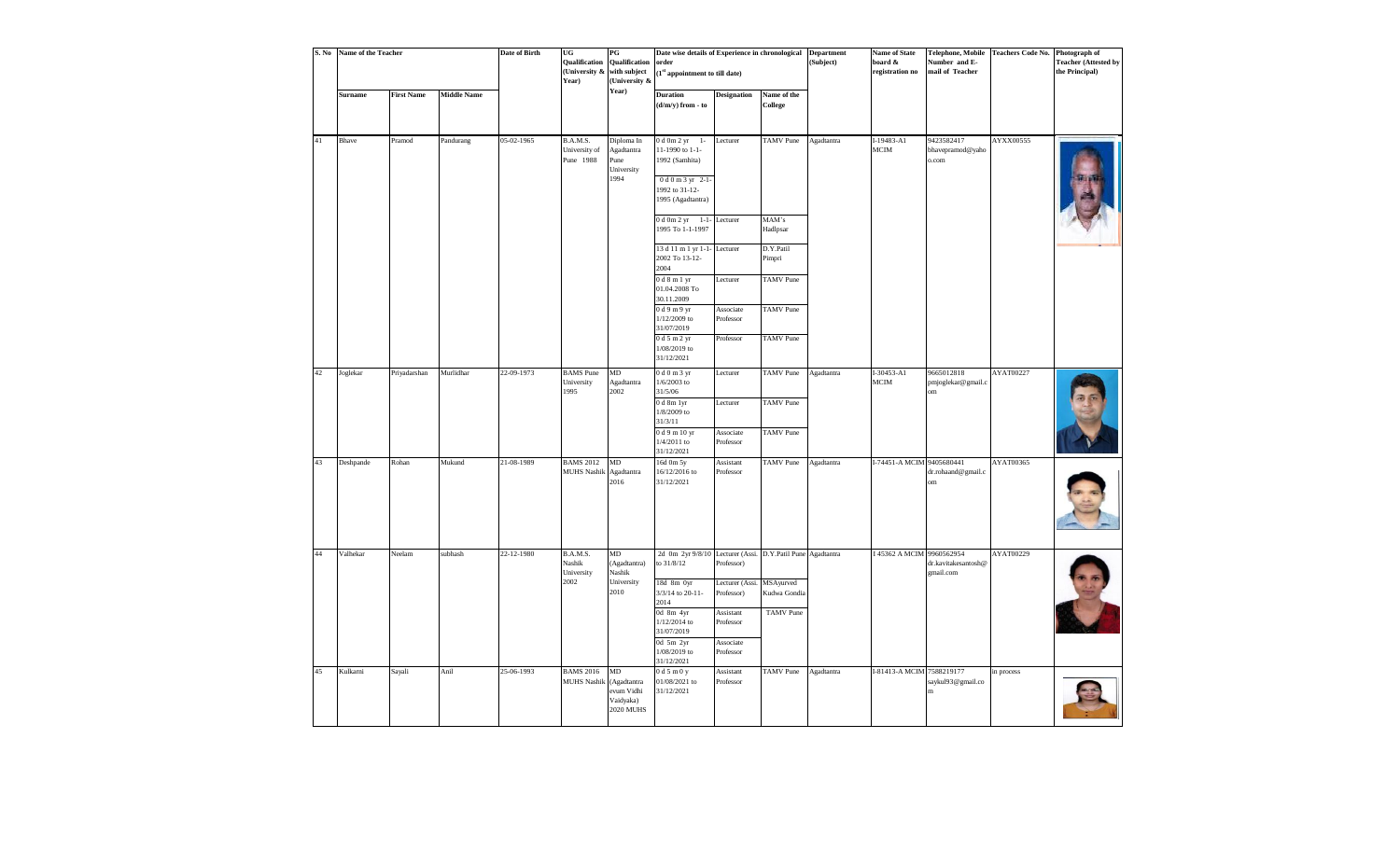| S. No | Name of the Teacher  |                    |                    | <b>Date of Birth</b> | UG<br><b>Qualification</b><br>(University & with subject<br>Year) | PG<br>Qualification<br>(University &                     | Date wise details of Experience in chronological<br>order<br>(1 <sup>st</sup> appointment to till date) |                           |                                         | <b>Department</b><br>(Subject) | <b>Name of State</b><br>board &<br>registration no | <b>Telephone, Mobile</b><br>Number and E-<br>mail of Teacher | Teachers Code No. Photograph of | <b>Teacher (Attested by</b><br>the Principal) |
|-------|----------------------|--------------------|--------------------|----------------------|-------------------------------------------------------------------|----------------------------------------------------------|---------------------------------------------------------------------------------------------------------|---------------------------|-----------------------------------------|--------------------------------|----------------------------------------------------|--------------------------------------------------------------|---------------------------------|-----------------------------------------------|
|       | <b>Surname</b>       | <b>First Name</b>  | <b>Middle Name</b> |                      |                                                                   | Year)                                                    | <b>Duration</b><br>$(d/m/v)$ from - to                                                                  | <b>Designation</b>        | Name of the<br>College                  |                                |                                                    |                                                              |                                 |                                               |
| 46    | Gavane               | Sanjay             | Gulabrao           | 13-01-1965           | <b>BAMS</b> Pune<br>University<br>1988                            | MS<br>Prasutitantra<br><b>Streerog Pune</b><br>Uni. 1996 | 00 d 10 m 8 yr<br>25/8/1993 to<br>26/6/2002                                                             | Lecturer                  | Ayu.college<br>Akurdi                   | Prasutitantra<br>Streerog      | I-19642A1<br>MCIM                                  | 9822254700<br>dr.sanjaygavane@ya<br>hoo.co.in                | AYPS00439                       |                                               |
|       |                      |                    |                    |                      |                                                                   |                                                          | 10 d 5 m 6 yr<br>15/7/2002 to<br>10/11/2008                                                             | Lecturer                  | Ayu College<br>Sangamner                |                                |                                                    |                                                              |                                 |                                               |
|       |                      |                    |                    |                      |                                                                   |                                                          | 0 d 0 m 7 yr<br>1/12/2009 to 30-11-Professor<br>2016                                                    | Associate                 | <b>TAMV</b> Pune                        |                                |                                                    |                                                              |                                 |                                               |
|       |                      |                    |                    |                      |                                                                   |                                                          | 0d 1m 5y<br>$1/12/2016$ to<br>31/12/2021                                                                | Professor                 |                                         |                                |                                                    |                                                              |                                 |                                               |
| 47    | Musale               | Pradeep            | Manmath            | 08-05-1969           | <b>BAMS</b> Pune<br>University<br>1991                            | MS<br>Prasutitantra<br><b>Streerog Pune</b><br>Uni. 1997 | 0 d 11 m 7 yr<br>1/1/2009 to 31-12- Professor)<br>2016                                                  | Lecturer (Assi. TAMV Pune |                                         | Prasutitantra<br>Streerog      | I23565-A-1<br>$_{\rm MCM}$                         | 9822062949 /<br>9225632451<br>dr.musale@hotmail.c            | AYPS00405                       |                                               |
|       |                      |                    |                    |                      |                                                                   |                                                          | 0d 1m 5y<br>$1/12/2016$ to<br>31/12/2021                                                                | Associate<br>Professor    |                                         |                                |                                                    | om                                                           |                                 |                                               |
| 48    | Ganu<br>(Karandikar) | Rucha<br>(Ashwini) | Rahul (Narayan)    | 15-10-1977           | <b>BAMS</b> Pune<br>Univesity 1998 2009 MUHS                      | MS (Ayu)<br>Nashik                                       | 0d 10 m 2yr<br>3/8/2009 to<br>17/6/2012                                                                 | Lecturer                  | Sumatibhai<br>Shah Ayu.<br>College Pune | Prasutitantra<br>Streerog      | I 36918 A1<br>MCIM                                 | 9822376936<br>ganu.rucha@gmail.c<br>om                       | AYPS00313                       |                                               |
|       |                      |                    |                    |                      |                                                                   |                                                          | 0 d 2 m 9 yr<br>$1/11/2012$ to<br>31/12/2021                                                            | Assistant<br>Professor    | <b>TAMV</b> Pune                        |                                |                                                    |                                                              |                                 |                                               |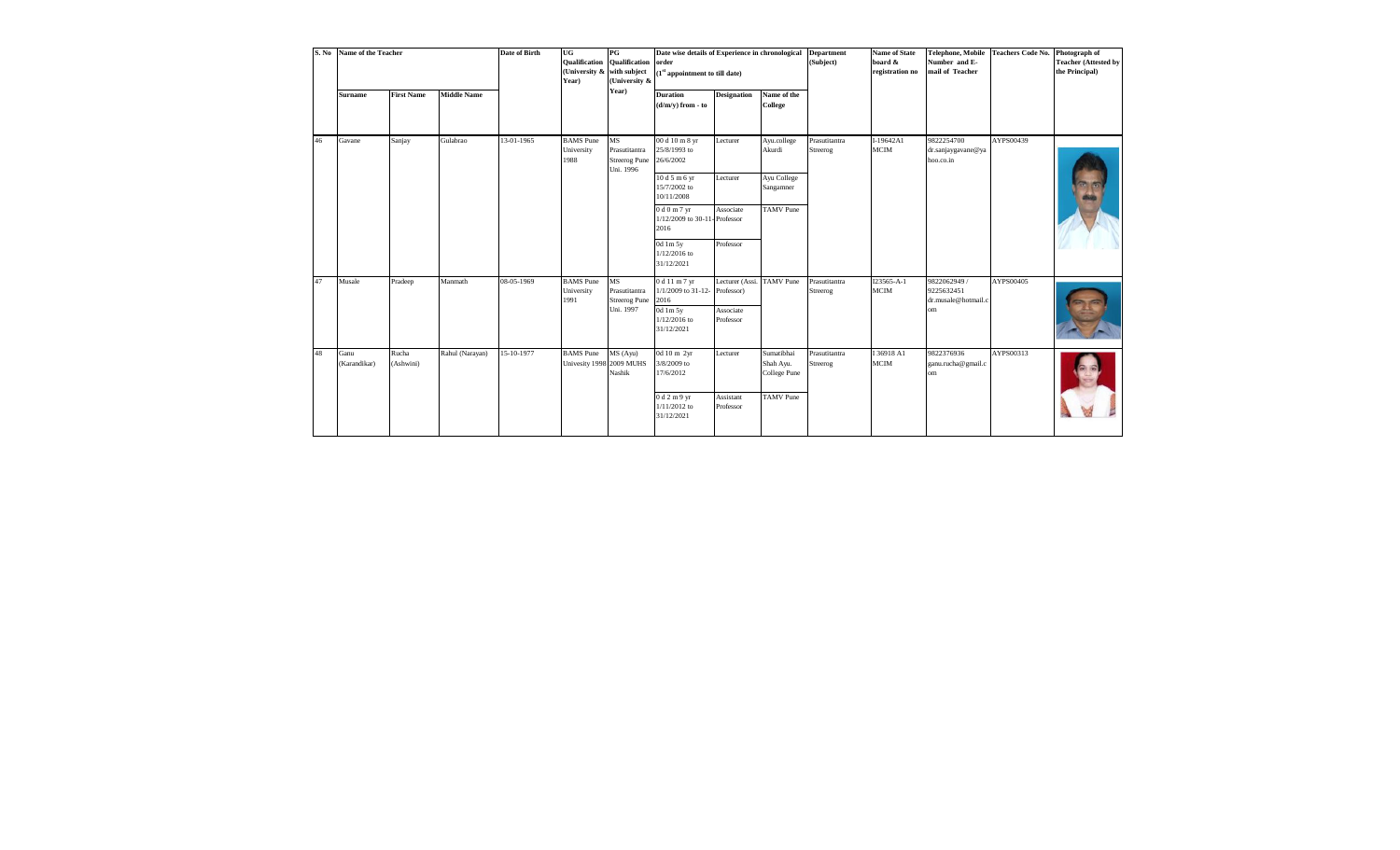| S. No | Name of the Teacher |                   |                    | <b>Date of Birth</b> | UG<br>Qualification<br>(University &<br>Year) | $_{\rm PG}$<br>Qualification<br>with subject<br>(University & | Date wise details of Experience in chronological<br>order<br>$\boldsymbol{(1}^{\text{st}}$ appointment to till date)                                                                                                  |                                                                                                                                |                                                                                                                                                                                                                                           | <b>Department</b><br>(Subject) | <b>Name of State</b><br>board &<br>registration no | Number and E-<br>mail of Teacher             | Telephone, Mobile Teachers Code No. | Photograph of<br><b>Teacher (Attested by</b><br>the Principal) |
|-------|---------------------|-------------------|--------------------|----------------------|-----------------------------------------------|---------------------------------------------------------------|-----------------------------------------------------------------------------------------------------------------------------------------------------------------------------------------------------------------------|--------------------------------------------------------------------------------------------------------------------------------|-------------------------------------------------------------------------------------------------------------------------------------------------------------------------------------------------------------------------------------------|--------------------------------|----------------------------------------------------|----------------------------------------------|-------------------------------------|----------------------------------------------------------------|
|       | <b>Surname</b>      | <b>First Name</b> | <b>Middle Name</b> |                      |                                               | Year)                                                         | Duration<br>$(d/m/y)$ from - to                                                                                                                                                                                       | <b>Designation</b>                                                                                                             | Name of the<br><b>College</b>                                                                                                                                                                                                             |                                |                                                    |                                              |                                     |                                                                |
| 49    | Masal               | Vinayak           | Mhasku             | 07-05-1985           | <b>BAMS 2007</b><br>MUHS Nashik Prasutitantra | $_{\rm MS}$<br>2012 MUHS<br>Nashik                            | 4d 8m 0y<br>10/12/2012 to<br>14/08/2013<br>3d 11m 0y<br>28/12/2015 to<br>30/11/2016                                                                                                                                   | Assistant<br>Professor<br>Consultant/<br>Clinical<br>Teacher                                                                   | Loknete<br>Rajaram Bapu Streerog<br>Patil<br>Ayurvedic<br>Medical<br>College,<br>Islampur<br>Bapu Ayurved<br>Medical<br>College and                                                                                                       | Prasutitantra                  | I-60090-A MCIM 9623122129                          | drvinayak34@gmail.<br>com                    | AYPS00407                           |                                                                |
|       |                     |                   |                    |                      |                                               |                                                               | 0d 1m 5y<br>01/12/2016 to<br>31/12/2021                                                                                                                                                                               | Assistant<br>Professor                                                                                                         | Hospital.<br>Ladanpur.<br><b>Uttar Pradesh</b><br><b>TAMV</b> Pune                                                                                                                                                                        |                                |                                                    |                                              |                                     |                                                                |
| 50    | Garudkar            | Rahul             | Jayprakash         | 23-05-1976           | <b>BAMS</b> Pune<br>University<br>1997        | MS<br>Prasutitantra<br><b>Streerog Pune</b><br>Uni. 2002      | 0 day 4 m 12 yr<br>1/6/2004 to 30-11- Professor)<br>2016<br>0d 1m 5y<br>1/12/2016 to<br>31/12/2021                                                                                                                    | Lecturer (Assi.<br>Associate<br>Professor                                                                                      | <b>TAMV</b> Pune                                                                                                                                                                                                                          | Prasutitantra<br>Streerog      | I-34531 Al<br>$MCIM$                               | 9822777367<br>drrahulgarudkar@ya<br>hoo.com  | AYPS00406                           |                                                                |
| 51    | Deshpande           | Priya             | Rajesh             | 28-07-1972           | <b>BAMS 1993</b>                              | MS 1999                                                       | 3d 7m 2y<br>24/01/2000 to<br>26/08/2002<br>23d 7m 2y<br>11/06/2008 to<br>02/02/2011<br>5d 8m 3y<br>27/11/2012 to<br>31/07/2016<br>27d 7m 2y<br>05/12/2016 to<br>31/07/2019<br>0d 5m 2y<br>01/08/2019 to<br>31/12/2021 | Assistant<br>Professor<br>Assistant<br>Professor<br>Associate<br>Professor<br>Associate<br>Professor<br>Assistant<br>Professor | Rajiv Gandhi<br>Education<br>Society<br>Ayurvedic<br>college RON<br>Dr. D.Y.Patil<br>Ayurved &<br>Research Centre<br>Pune<br>aculty of Ayurvedic<br>icience, Jayoti<br>Vidyapeeth Women's<br><b>Jniversity Jaipur</b><br><b>TAMV</b> Pune | Prasutitantra<br>Streerog      | $I-27300A-1$<br>MCIM                               | 9881259559<br>drpriyadeshpande@g<br>mail.com | AYPS00636                           |                                                                |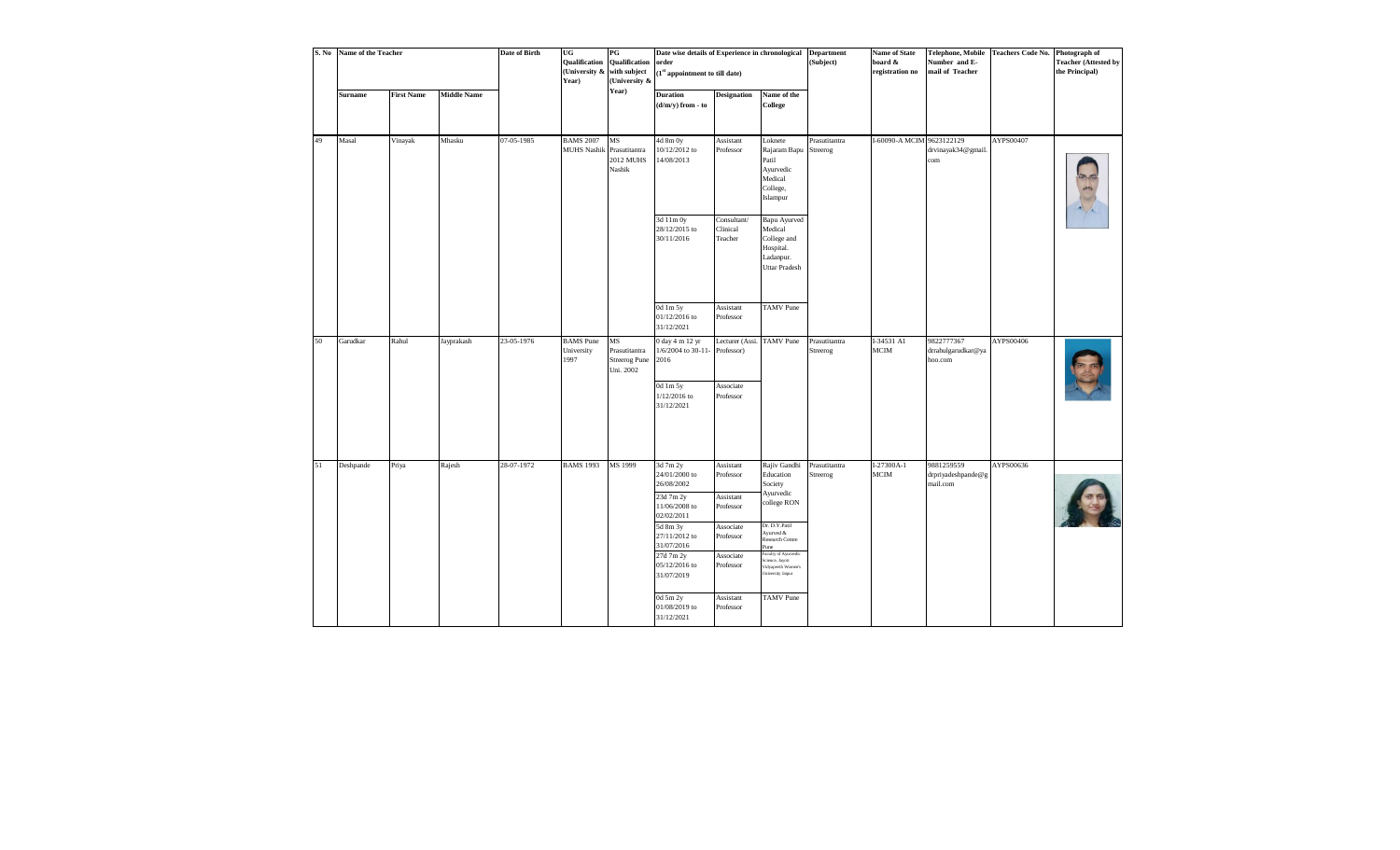| S. No | Name of the Teacher |                   |                    | Date of Birth | UG<br><b>Qualification</b><br>(University &<br>Year)              | $\mathbf{P}\mathbf{G}$<br><b>Qualification</b><br>with subject<br>(University & | Date wise details of Experience in chronological<br>order<br>$\left(1^{\text{st}}\text{ appointment to till date}\right)$ |                                           |                                             | <b>Department</b><br>(Subject) | <b>Name of State</b><br>board &<br>registration no | Telephone, Mobile<br>Number and E-<br>mail of Teacher | Teachers Code No. Photograph of | <b>Teacher (Attested by</b><br>the Principal) |
|-------|---------------------|-------------------|--------------------|---------------|-------------------------------------------------------------------|---------------------------------------------------------------------------------|---------------------------------------------------------------------------------------------------------------------------|-------------------------------------------|---------------------------------------------|--------------------------------|----------------------------------------------------|-------------------------------------------------------|---------------------------------|-----------------------------------------------|
|       | Surname             | <b>First Name</b> | <b>Middle Name</b> |               |                                                                   | Year)                                                                           | <b>Duration</b><br>$(d/m/y)$ from - to                                                                                    | <b>Designation</b>                        | Name of the<br>College                      |                                |                                                    |                                                       |                                 |                                               |
| 52    | Herlekar            | Suhas             | Digambar           | 01-06-1959    | B.A.M.S.<br>Pune<br>University<br>1984                            | MD<br>(Prasutitantra<br>Streerog) Pune<br>University<br>1993                    | 0d 27m 11yr<br>$1/8/1986$ to<br>27/8/1997<br>13d 4m 4yr<br>28/8/1997 to<br>9/1/2002<br>20d 1m 6yr<br>10/1/2002 to         | <b>Demonstrator</b><br>Lecturer<br>Reader | Ashtang<br>Ayurved<br>Mahavidyalaya<br>Pune | Balrog                         | I 16644 A 1<br><b>MCIM</b>                         | 9422500346<br>drsuhasherlekar@gm<br>ail.com           | AYPS00624                       |                                               |
|       |                     |                   |                    |               |                                                                   |                                                                                 | 29/2/2008<br>0d 5m 6y 1/3/2008 Professor<br>to 31/07/2014                                                                 |                                           |                                             |                                |                                                    |                                                       |                                 |                                               |
|       |                     |                   |                    |               |                                                                   |                                                                                 | 20d 9m 1yr<br>1/12/2014 to<br>20/09/2016<br>11d 3m 5y                                                                     | Professor<br>(Prasutitantra)<br>Professor | <b>TAMV</b> Pune<br><b>TAMV</b> Pune        |                                |                                                    |                                                       |                                 |                                               |
|       |                     |                   |                    |               |                                                                   |                                                                                 | 21/09/2016 to<br>31/12/2021                                                                                               | (Balroga)                                 |                                             |                                |                                                    |                                                       |                                 |                                               |
| 53    | Cheke               | Gajanan           | Ankush             | 18-01-1986    | <b>BAMS Nashik</b> MD (Balrog)<br>University<br>2009-2010         | Nashik<br>University<br>2013                                                    | 0d 0m 5yr<br>1/12/2014 to<br>30/11/2019                                                                                   | Assistant<br>Professor                    | <b>TAMV</b> Pune                            | Balrog                         | I 63584 A MCIM 9923048690                          | drgajanancheke@gm<br>ail.com                          | AYKB00423                       |                                               |
|       |                     |                   |                    |               |                                                                   |                                                                                 | 0d 1m 2yr<br>1/12/2019 to<br>31/12/2021                                                                                   | Associate<br>Professor                    | <b>TAMV</b> Pune                            |                                |                                                    |                                                       |                                 |                                               |
| 54    | Jaybhay             | Vikas             | Bharat             | 05-02-1977    | <b>BAMS 2000</b><br>Aurangabad<br>University                      | MD (Balrog-<br>Kaumar britya)<br>2005 Nagpur<br>University,<br>Ph.D.            | 26d 11 m 0 yr<br>24/6/2005 to<br>19/6/2006                                                                                | Lecturer                                  | DY Patil<br>Pimpri                          | Balrog<br>(Kaumarbhritya)      | I-41056-A1<br>MCIM                                 | 9422377863<br>vikasjaybhayl 10@g<br>mail.com          | AYKB00204                       |                                               |
|       |                     |                   |                    |               |                                                                   |                                                                                 | 12d 6m 15yr<br>20/6/2006 to<br>31/12/2021                                                                                 | Assistant<br>Professor                    | <b>TAMV</b> Pune                            |                                |                                                    |                                                       |                                 |                                               |
| 55    | Jethale             | Nandkishor        | Jaynarayan         | 25-09-1959    | <b>BAMS</b> Pune<br>University<br>1982                            | <b>MD</b> Streerog<br>Pairasite Pune<br>University<br>1986                      | 0d 6m 5yr<br>1/6/2009 to 30-11- Professor)<br>2014                                                                        | Lecturer (Assi.                           | <b>TAMV</b> Pune                            | Balrog<br>(Kaumarbhritya)      | I-13889 MCIM                                       | 9850049038<br>njjethale@gmail.com                     | AYPS00404                       |                                               |
|       |                     |                   |                    |               |                                                                   |                                                                                 | 0d, 1m, 7yr<br>1/12/2014 to<br>31/12/2021                                                                                 | Associate<br>Professor                    |                                             |                                |                                                    |                                                       |                                 |                                               |
| 56    | Aher                | Kalyani           | Prataprao          | 28-03-1988    | <b>BAMS MUHS MD (Balrog)</b><br>Nashik<br>University<br>2009-2010 | MUHS Nashik 5/09/2014 to<br>University<br>2014                                  | 5d 3m 2yr<br>9/12/2016                                                                                                    | Assistant<br>Professor                    | A.S.S.<br>Ayurved<br>College,<br>Nashik     | Balrog                         | I 66609 A<br>MCIM                                  | 9421400842<br>drkalyaniaher@gmail<br>com              | ARLPA9513G                      |                                               |
|       |                     |                   |                    |               |                                                                   |                                                                                 | $14d$ 0m $3yr$<br>15/12/2016 to<br>29/12/2019                                                                             | Assistant<br>Professor                    | A.S.M. Ashtang<br>Ayurved<br>College, Pune  |                                |                                                    |                                                       |                                 |                                               |
|       |                     |                   |                    |               |                                                                   |                                                                                 | 27d 6m 0yr<br>30/12/2019 to<br>27/07/2020                                                                                 | Associate<br>Professor                    | A.S.M. Ashtang<br>Ayurved<br>College, Pune  |                                |                                                    |                                                       |                                 |                                               |
|       |                     |                   |                    |               |                                                                   |                                                                                 | 0d 5m lyr<br>1/08/2020 to<br>31/12/2021                                                                                   | Associate<br>Professor                    | <b>TAMV</b> Pune                            |                                |                                                    |                                                       |                                 |                                               |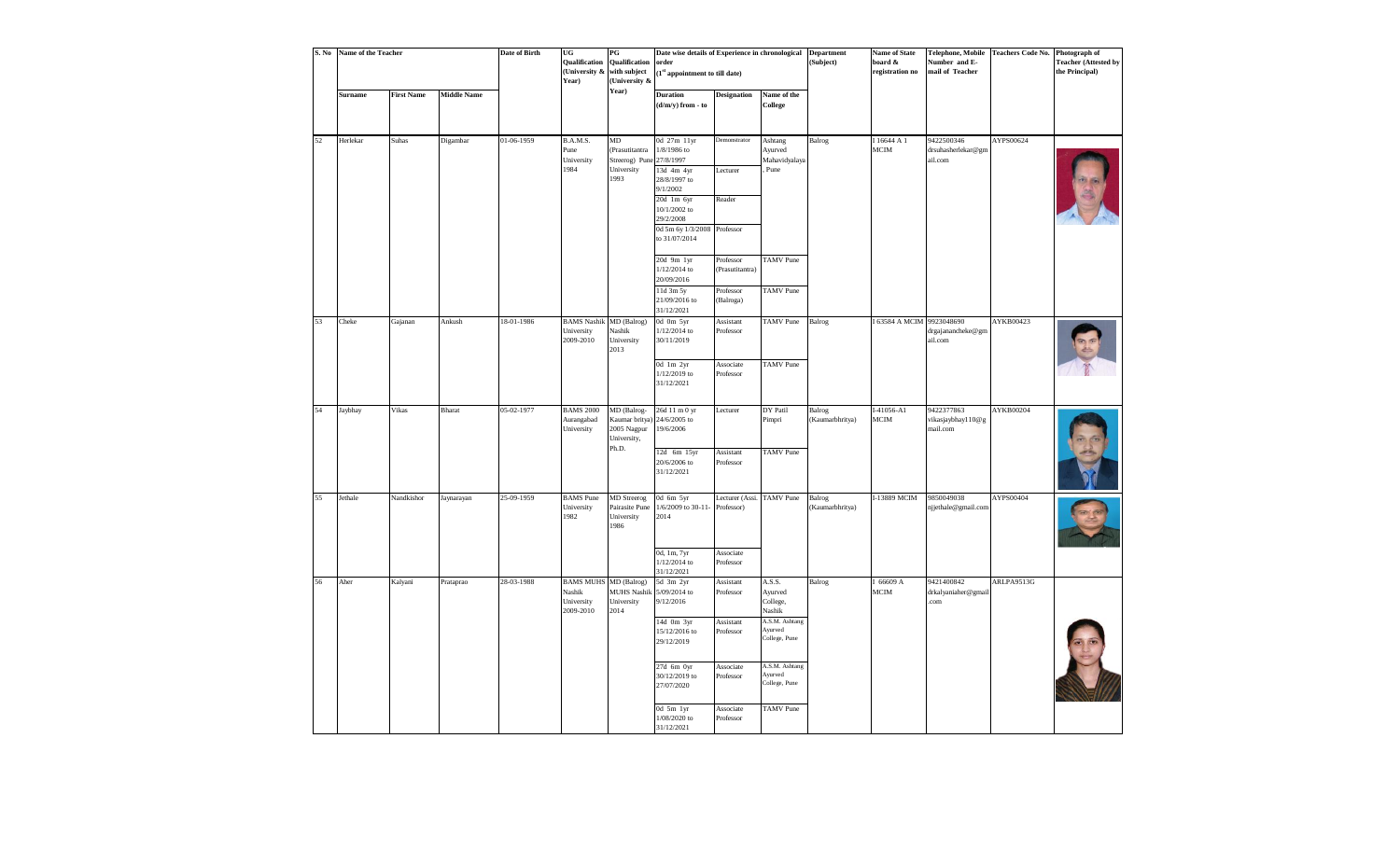| S. No | Name of the Teacher |                   |                    | <b>Date of Birth</b> | UG<br><b>Qualification</b><br>(University &<br>Year) | $_{\rm PG}$<br>Qualification<br>with subject<br>(University &<br>Year) | Date wise details of Experience in chronological<br>order<br>$(1st$ appointment to till date) |                                             |                        | <b>Department</b><br>(Subject) | <b>Name of State</b><br>board &<br>registration no | <b>Telephone, Mobile</b><br>Number and E-<br>mail of Teacher | <b>Teachers Code No.</b> | Photograph of<br><b>Teacher (Attested by</b><br>the Principal) |
|-------|---------------------|-------------------|--------------------|----------------------|------------------------------------------------------|------------------------------------------------------------------------|-----------------------------------------------------------------------------------------------|---------------------------------------------|------------------------|--------------------------------|----------------------------------------------------|--------------------------------------------------------------|--------------------------|----------------------------------------------------------------|
|       | <b>Surname</b>      | <b>First Name</b> | <b>Middle Name</b> |                      |                                                      |                                                                        | <b>Duration</b><br>(d/m/y) from - to                                                          | <b>Designation</b>                          | Name of the<br>College |                                |                                                    |                                                              |                          |                                                                |
| 57    | Deshpande           | Sadanand          | Vitthalrao         | 25-12-1961           | B.A.M.S.<br>University of<br>Pune 1987               | MD. Kaya.<br>Pune 1991                                                 | 9D,0M,1Y<br>23/7/1990 to<br>31/7/1991                                                         | Demo. Sharir<br>Kriya                       | MAM's Ayu<br>Hadapsar  | Kayachikitsa                   | I-19205-A MCIM                                     | 9960071113<br>drsvdeshpande61@g<br>mail.com                  | AYKC01062                |                                                                |
|       |                     |                   |                    |                      |                                                      | Ph.D. Kaya.<br>1995<br>University of<br>Pune                           | 0D,11M,0Y<br>1/8/1991 to<br>30/6/1992                                                         | V.Lecturer<br>Sharir Kriya                  | <b>BVCOA</b>           |                                |                                                    |                                                              |                          |                                                                |
|       |                     |                   |                    |                      |                                                      |                                                                        | 0D,0M,1Y<br>1/7/1992 to<br>30/6/1993                                                          | Demo/Jr.<br>Lecturer<br>Samhita<br>Siddhant | <b>BVCOA</b>           |                                |                                                    |                                                              |                          |                                                                |
|       |                     |                   |                    |                      |                                                      |                                                                        | 0D,0M,1Y<br>1/7/1993 to<br>30/6/1994                                                          | Lecturer                                    | <b>BVCOA</b>           |                                |                                                    |                                                              |                          |                                                                |
|       |                     |                   |                    |                      |                                                      |                                                                        | 16D, 1M, 1Y<br>1/7/1994 to<br>16/8/1995                                                       | Lecturer                                    | <b>BVCOA</b>           |                                |                                                    |                                                              |                          |                                                                |
|       |                     |                   |                    |                      |                                                      |                                                                        | 14D, 3M, 2Y<br>17/8/1995 to<br>30/11/1997                                                     | Lecturer                                    | <b>TAMV</b>            |                                |                                                    |                                                              |                          |                                                                |
|       |                     |                   |                    |                      |                                                      |                                                                        | 12D, 4M, 7Y<br>1/12/1997 to<br>12/4/2005                                                      | Reader                                      | <b>TAMV</b>            |                                |                                                    |                                                              |                          |                                                                |
|       |                     |                   |                    |                      |                                                      |                                                                        | 19D, 8M, 16Y<br>13/4/2005 to<br>31/12/2021                                                    | Professor                                   | <b>TAMV</b>            |                                |                                                    |                                                              |                          |                                                                |
|       |                     |                   |                    |                      |                                                      |                                                                        | 0D, 11 M, 8Y<br>$1/2/2013$ to<br>31/12/2021                                                   | Principal (I.C.) TAMV                       |                        |                                |                                                    |                                                              |                          |                                                                |
| 58    | Shimpi              | Anupama           | Jitendra           | 13-02-1971           | B.A.M.S.<br>University of<br>Pune 1992               | MD. Pune<br>1997                                                       | 20 d 3 m 2 yr<br>01.08.1997 to<br>20/11/1999                                                  | Lecturer                                    | <b>SSAC</b>            | Kayachikitsa                   | $I-26115-A-1$<br><b>MCIM</b>                       | 7387480800<br>dranupemaj.shimpi@<br>gmail.com                | AYKC01804                |                                                                |
|       |                     |                   |                    |                      |                                                      |                                                                        | 24d 11m 4 yr<br>26.06.2001 to<br>18/6/2006                                                    |                                             | <b>TAMV</b> Pune       |                                |                                                    |                                                              |                          |                                                                |
|       |                     |                   |                    |                      |                                                      |                                                                        | 13 day 6 m 15yr<br>19/6/2006 to<br>31/12/2021                                                 | Associate<br>Professor                      |                        |                                |                                                    |                                                              |                          |                                                                |
| 59    | Parchure            | Siddharth         | Suhas              | 29-06-1979           | B.A.M.S.<br>University of<br><b>Pune 2000</b>        | MD.<br>Kayachikista<br>2005 Mumbai<br>University                       | 29d 10 m 11 yr<br>3/2/2010 to<br>31/12/2021                                                   | Assistant<br>Professor                      | <b>TAMV</b> Pune       | Kayachikitsa                   | $I-41452A-1$<br><b>MCIM</b>                        | 9422507729<br>drsiddharth.parchure<br>@gmail.com             | AYKC01721                |                                                                |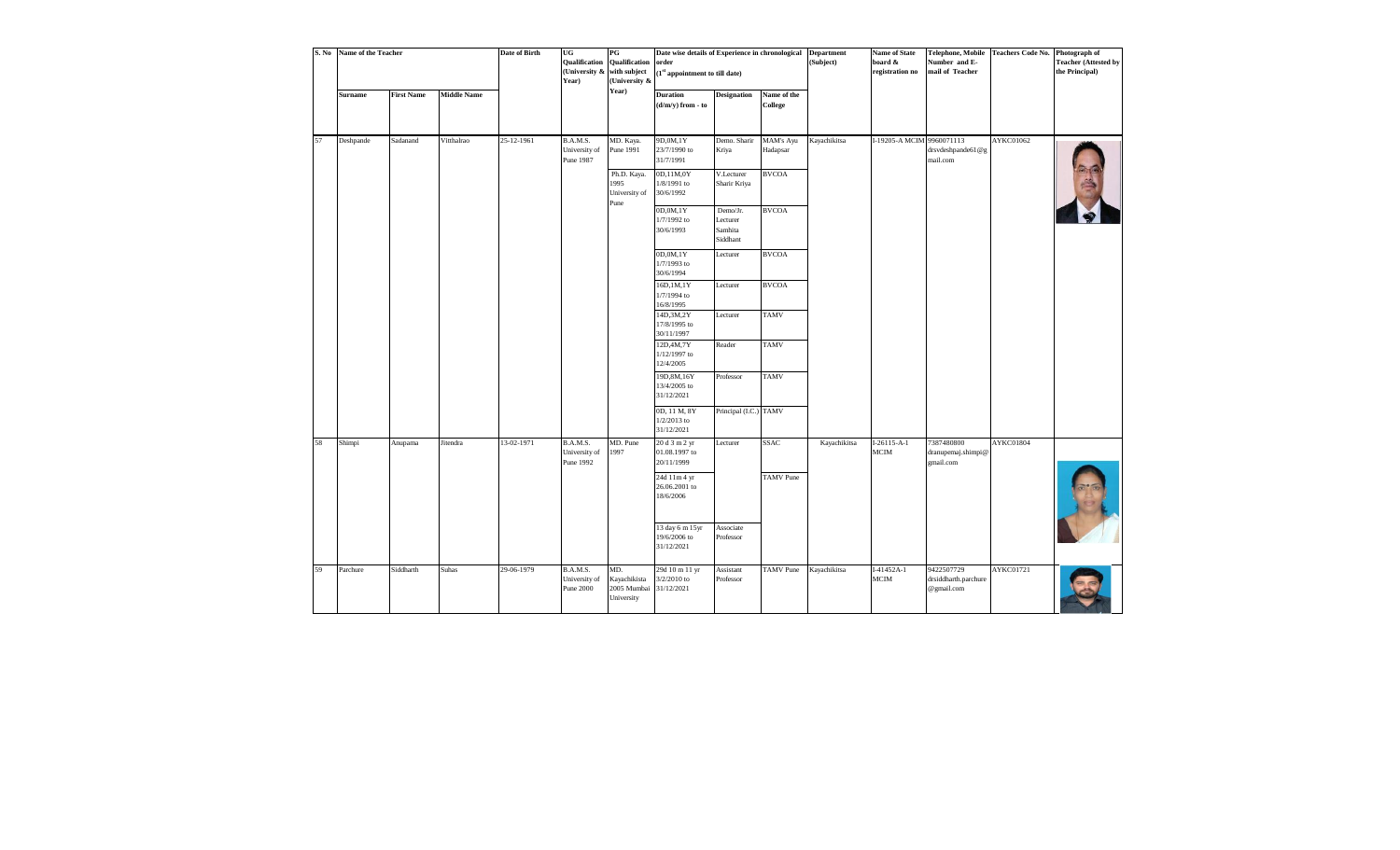| S. No | Name of the Teacher |                   |                    | <b>Date of Birth</b> | UG<br>Qualification<br>(University &<br>Year)                                      | $_{\rm PG}$<br>Qualification<br>with subject<br>University &                                        | Date wise details of Experience in chronological<br>order<br>$(1st$ appointment to till date) |                          |                                                                                              | <b>Department</b><br>(Subject) | <b>Name of State</b><br>board &<br>registration no | Telephone, Mobile<br>Number and E-<br>mail of Teacher | <b>Teachers Code No.</b> | Photograph of<br><b>Teacher (Attested by</b><br>the Principal) |
|-------|---------------------|-------------------|--------------------|----------------------|------------------------------------------------------------------------------------|-----------------------------------------------------------------------------------------------------|-----------------------------------------------------------------------------------------------|--------------------------|----------------------------------------------------------------------------------------------|--------------------------------|----------------------------------------------------|-------------------------------------------------------|--------------------------|----------------------------------------------------------------|
|       | Surname             | <b>First Name</b> | <b>Middle Name</b> |                      |                                                                                    | Year)                                                                                               | <b>Duration</b><br>$(d/m/y)$ from - to                                                        | <b>Designation</b>       | Name of the<br>College                                                                       |                                |                                                    |                                                       |                          |                                                                |
| 60    | Sawant              | Sangeeta          | Pravin             | 12-08-1977           | B.A.M.S.<br>Swami<br>Ramanand<br>Teerth<br>Marathwada<br>University<br>Nanded 1999 | MD.<br>(Kayachikista)<br>Pune<br>University<br>2004, Ph.D.<br>(Kaya chikitsa)<br><b>MUHS Nashik</b> | 0d 0m 5yr<br>04/05/2005 to<br>03/05/2010                                                      | Lecturer (Assi.<br>Prof. | Interdisciplinar Kayachikitsa<br>y School of<br>Health<br>Sciences<br>University of<br>Pune, |                                | I 39754 A1<br><b>MCIM</b>                          | 9765444359,<br>9130774107<br>sangeeta14@gmail.c<br>om | AYKC00854                |                                                                |
|       |                     |                   |                    |                      |                                                                                    | 2018                                                                                                | 14d 1m 2yr<br>04/05/2010 to<br>17/6/2012                                                      | Lecturer (Assi.<br>Prof  | S.S.A.M.<br>Hadapsar                                                                         |                                |                                                    |                                                       |                          |                                                                |
|       |                     |                   |                    |                      |                                                                                    |                                                                                                     | 3d 8m 1yr<br>13/09/2012<br>to15/05/2014                                                       | Lecturer (Assi.<br>Prof  | Yashwant Ayu<br>College,<br>Kolhapur                                                         |                                |                                                    |                                                       |                          |                                                                |
|       |                     |                   |                    |                      |                                                                                    |                                                                                                     | 16d 7m 7yr<br>16/05/2014 to<br>31/12/2021                                                     | Assistant<br>Professor   | TAMV, Pune                                                                                   |                                |                                                    |                                                       |                          |                                                                |
| 61    | Inamdar             | Abhaychandra      | Shripad            | 25-05-1968           | B.A.M.S.<br>University of<br>Pune 1989                                             | MD.<br>Kayachikitsa<br>Pune 1994                                                                    | 17d 6 m 14 yr<br>15/02/1995 to<br>31/07/2009                                                  | Lecturer                 | <b>TAMV</b> Pune                                                                             | Kayachikitsa                   | I-21830-A MCIM                                     | 9422003303<br>drasinamdar@yahoo.<br>com               | AYKC01157                |                                                                |
|       |                     |                   |                    |                      |                                                                                    |                                                                                                     | 0 d 5 m 12 yr<br>1/08/2009 to<br>31/12/2021                                                   | Associate<br>Professor   |                                                                                              |                                |                                                    |                                                       |                          |                                                                |
| 62    | Ghodke              | Sangita           | Sushil             | 15-08-1965           | B.A.M.S.<br>University of<br>Mumbai 1990                                           | MD University 12d 1 m 8 yr<br>of Mumbai<br>1997                                                     | 19/10/2001 to<br>30/11/2009                                                                   | Lecturer                 | NalaSopara<br>Ayu College.                                                                   | Kayachikitsa                   | $I-22333-A-1$<br><b>MCIM</b>                       | 7798804293<br>sangita.ghodke@yah<br>oo.com            | AYKC01156                |                                                                |
|       |                     |                   |                    |                      |                                                                                    |                                                                                                     | 0 d 1 m 12yr<br>$1/12/2009$ to<br>31/12/2021                                                  | Associate<br>Professor   | <b>TAMV</b> Pune                                                                             |                                |                                                    |                                                       |                          |                                                                |
| 63    | Barve               | Anand             | <b>Bhaskar</b>     | 26-06-1970           | <b>BAMS 1991</b><br>Pune<br>University                                             | MD<br>Kayachikitsa<br>1996 Pune<br>University                                                       | 27 d 11 m 2 yr<br>4/11/2006 to<br>30/10/2009                                                  | Lecturer<br>Kayachikitsa | <b>TAMV</b> Pune                                                                             | Kayachikitsa                   | $I-24861A-1$<br><b>MCIM</b>                        | 9423005023<br>abbarve99@rediffma<br>il.com            | AYKC01720                |                                                                |
|       |                     |                   |                    |                      |                                                                                    |                                                                                                     | 0d1m1yr<br>$1/11/2009$ to<br>30/11/2010                                                       | Lecturer<br>Kayachikitsa | <b>TAMV</b> Pune                                                                             |                                |                                                    |                                                       |                          |                                                                |
|       |                     |                   |                    |                      |                                                                                    |                                                                                                     | 0 d 1 m 11 yr<br>$1/12/2010$ to<br>31/12/2021                                                 | Assistant<br>Professor   | <b>TAMV</b> Pune                                                                             |                                |                                                    |                                                       |                          |                                                                |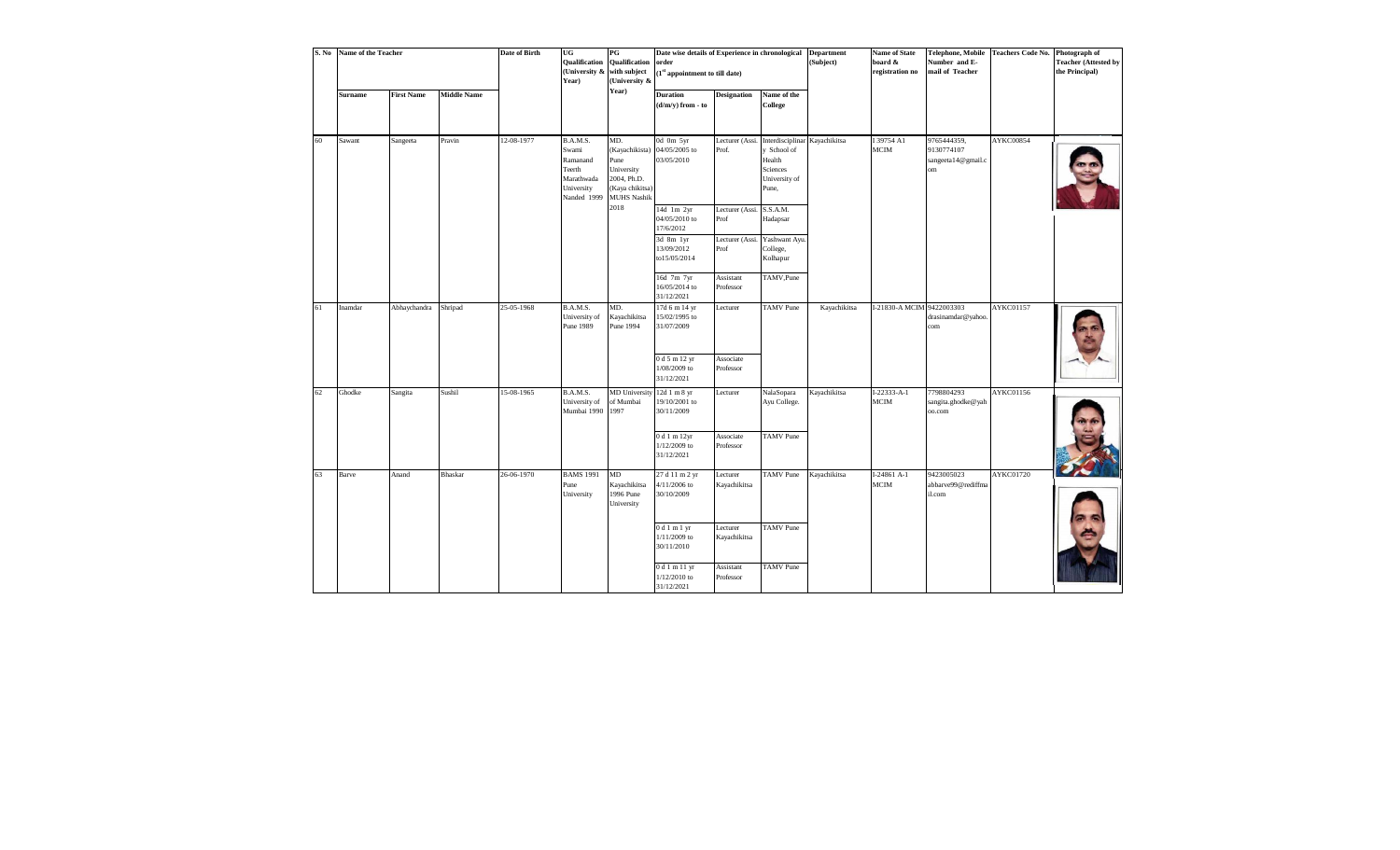| S. No | Name of the Teacher |                   |                    | Date of Birth | <b>UG</b><br>Qualification<br>(University &<br>Year) | $_{\rm PG}$<br>Qualification<br>with subject<br>(University & | Date wise details of Experience in chronological<br>order<br>$\left(1^{\rm st}$ appointment to till date) |                            |                                                                  | <b>Department</b><br>(Subject) | <b>Name of State</b><br>board &<br>registration no | <b>Telephone, Mobile</b><br>Number and E-<br>mail of Teacher | <b>Teachers Code No.</b> | Photograph of<br><b>Teacher (Attested by</b><br>the Principal) |
|-------|---------------------|-------------------|--------------------|---------------|------------------------------------------------------|---------------------------------------------------------------|-----------------------------------------------------------------------------------------------------------|----------------------------|------------------------------------------------------------------|--------------------------------|----------------------------------------------------|--------------------------------------------------------------|--------------------------|----------------------------------------------------------------|
|       | <b>Surname</b>      | <b>First Name</b> | <b>Middle Name</b> |               |                                                      | Year)                                                         | <b>Duration</b><br>(d/m/y) from - to                                                                      | <b>Designation</b>         | Name of the<br>College                                           |                                |                                                    |                                                              |                          |                                                                |
| 64    | Borse               | Nandkishor        | Vitthal            | 31-03-1962    | B.A.M.S.<br>University of<br>Pune 1985               | Ph.D. 2003<br>Pune<br>University                              | 15 d 10 m 2 yr<br>25/1/1988 to<br>09/12/1990                                                              | Demonstrator               | <b>TAMV</b> Pune                                                 | Shalyatantra                   | MCIM<br>$\;$ I-<br>17351 Al                        | 9422032696<br>nandkishor_borse@y<br>ahoo.co.in               | AYST00655                |                                                                |
|       |                     |                   |                    |               |                                                      | MS (Ayu)<br>1994 Pune<br>University                           | 9 d 6 m 15 yr<br>10/12/1990 to<br>18/6/2006                                                               | Lecturer (Assi.<br>Prof.)  |                                                                  |                                |                                                    |                                                              |                          |                                                                |
|       |                     |                   |                    |               |                                                      | Shalyatantra                                                  | 27 d 10 m 7 yr<br>19/6/2006 to 15-5-Prof.)<br>2014                                                        | Reader (Asso.<br>Professor |                                                                  |                                |                                                    |                                                              |                          |                                                                |
|       |                     |                   |                    |               |                                                      |                                                               | 16d 7m 7 yr<br>16/5/2014 to<br>31/12/2021                                                                 |                            |                                                                  |                                |                                                    |                                                              |                          |                                                                |
| 65    | Gaikwad             | Dhanraj           | Bhagwan            | 25-10-1973    | B.A.M.S.<br>University of<br>Pune 1997               | MS Shalya<br>tantra<br>University of<br>Pune 2002             | 16d 4m 2yr<br>03/03/2003 to<br>18/07/2005                                                                 | Lecturer (Assi.<br>Prof.)  | SDSS's Hon.<br>Shri.<br>Annasaheb<br>Dange<br>Ayurved<br>Modical | Shalyatantra                   | MCIM<br>$33698 - A-1$                              | I-9422342048<br>draj.gaikwad@gmail<br>.com                   | AYST00782                |                                                                |
|       |                     |                   |                    |               |                                                      |                                                               | $0d$ 0 m $3yr$<br>19/07/2005 to<br>18/07/2008                                                             | Lecturer (Assi.<br>Prof.)  | <b>BLDEA's</b><br>AVS Ayurved<br>Mahavidyalaya                   |                                |                                                    |                                                              |                          |                                                                |
|       |                     |                   |                    |               |                                                      |                                                               | 13 d 1 m 4yr<br>19/07/2008 to<br>31/08/2012                                                               | Reader (Asso.<br>Prof.)    | Hospital &<br>Research<br>Centre,<br>Bijapur                     |                                |                                                    |                                                              |                          |                                                                |
|       |                     |                   |                    |               |                                                      |                                                               | $0d$ 7 m 1 yr<br>01/09/2012 to<br>31/03/2014                                                              | Reader (Asso.<br>Prof.)    | <b>MES</b> Ayurved<br>Mahavidyalaya<br>Pune                      |                                |                                                    |                                                              |                          |                                                                |
|       |                     |                   |                    |               |                                                      |                                                               | $0d$ 9 m 4 yr<br>01/04/2014 to<br>31/12/2018                                                              | Professor                  |                                                                  |                                |                                                    |                                                              |                          |                                                                |
|       |                     |                   |                    |               |                                                      |                                                               | $0d$ 0 m 3 yr<br>01/01/2019 to<br>31/12/2021                                                              | Associate<br>Professor     | <b>Tilak Ayurved</b><br>Mahavidyalaya<br>Pune                    |                                |                                                    |                                                              |                          |                                                                |
| 66    | Deshpande           | Sachin            | Hari               | 12-08-1980    | B.A.M.S.<br>University of<br>Pune 2001               | MS Shalya<br>tantra<br>R.G.U.H.S.<br>Karnataka<br>2007        | 29 d 7 m01 yr<br>$1/6/2007$ to<br>29/1/2009                                                               | Lecturer (Assi.<br>Prof.   | Acharya<br>Deshabhusha<br>Medical<br>College<br>Bedkehal         | Shalyatantra                   | <b>MCIM</b><br>I-43485 A1                          | 9422590891<br>drsachindeshpande@<br>vahoo.com                | AYST00615                |                                                                |
|       |                     |                   |                    |               |                                                      |                                                               | 0 d 1 m 12yr<br>1/12/2009 to<br>31/12/2021                                                                |                            | <b>TAMV</b> Pune                                                 |                                |                                                    |                                                              |                          |                                                                |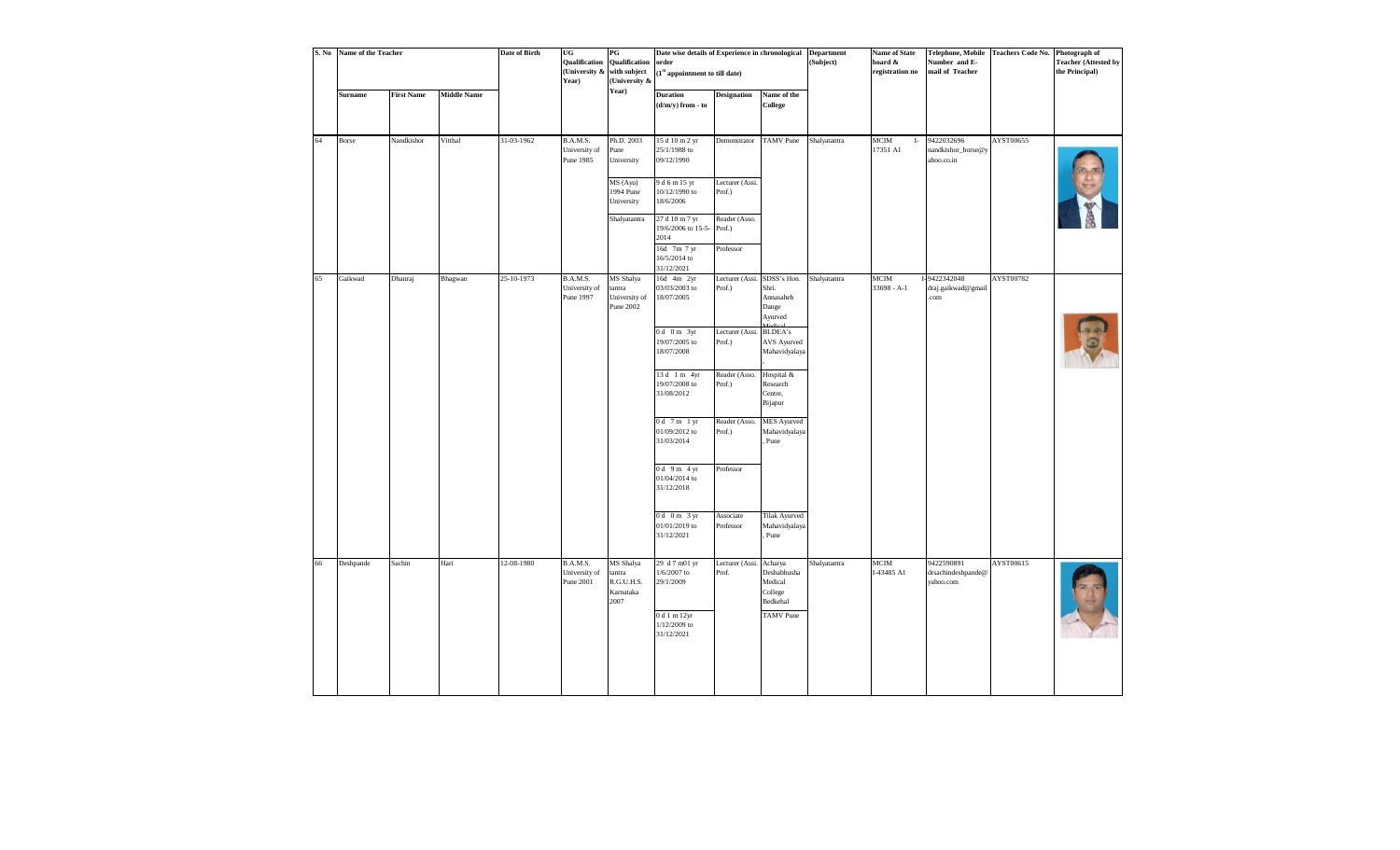| S. No | Name of the Teacher |                   |                    | <b>Date of Birth</b> | $_{\rm UG}$<br>Qualification<br>(University &<br>Year) | PG<br>Qualification<br>with subject<br>(University &                                                              | Date wise details of Experience in chronological<br>order<br>(1st appointment to till date)                                                                               |                              |                                                                              | <b>Department</b><br>(Subject) | <b>Name of State</b><br>board &<br>registration no | Number and E-<br>mail of Teacher            | Telephone, Mobile Teachers Code No. Photograph of | <b>Teacher (Attested by</b><br>the Principal) |
|-------|---------------------|-------------------|--------------------|----------------------|--------------------------------------------------------|-------------------------------------------------------------------------------------------------------------------|---------------------------------------------------------------------------------------------------------------------------------------------------------------------------|------------------------------|------------------------------------------------------------------------------|--------------------------------|----------------------------------------------------|---------------------------------------------|---------------------------------------------------|-----------------------------------------------|
|       | Surname             | <b>First Name</b> | <b>Middle Name</b> |                      |                                                        | Year)                                                                                                             | <b>Duration</b><br>(d/m/y) from - to                                                                                                                                      | <b>Designation</b>           | Name of the<br><b>College</b>                                                |                                |                                                    |                                             |                                                   |                                               |
| 67    | Nalawade            | Nitin             | Dattatray          | 03-04-1972           | B.A.M.S.<br>University of<br>Pune 1994                 | MS (Shalya<br>tantra)<br>University of<br>Pune 2002                                                               | 0d 6m 0yr<br>$8/12/03$ to<br>07/06/04<br>0d 0m 1yr<br>14/07/04 to<br>13/07/05<br>30d 3m 2yr<br>02/04/07 to<br>31/07/09<br>13d 4m 1yr<br>01/08/10 to<br>13/12/11           | Lecturer (Assi.<br>Prof.     | Ashtang<br>Ayurved<br>Mahavidyalaya                                          | Shalyatantra                   | MCIM<br>I 28725 A 1                                | 9822522905<br>nalawadenitin54@ya<br>hoo.com | AYST01044                                         |                                               |
|       |                     |                   |                    |                      |                                                        |                                                                                                                   | 0d 0m lyr<br>01/08/09 to<br>31/7/10<br>17d 11m 2yr<br>14/12/11 to<br>30/11/14<br>0d 1m 7yr<br>1/12/2014 to<br>31/12/2021                                                  | Associate<br>Professor       | <b>TAMV</b> Pune                                                             |                                |                                                    |                                             |                                                   |                                               |
| 68    | Bhise               | Rashmi            | Ratankumar         | 12-01-1986           | <b>BAMS MUHS</b><br>NASHIK 2008 RA PODAR               | MS SHALYA<br>2013                                                                                                 | 12 d 11 m 7 yr<br>20/01/2014 to<br>31/12/2021                                                                                                                             | Assistant<br>Professor       | <b>TAMV</b> Pune                                                             | Shalyatantra                   | $_{\rm MCM}$<br>I 63484 A                          | 7738211363<br>rashmibhise@gmail.<br>com     | AYST00612                                         |                                               |
| 69    | Poman               | Dipak             | Kisan              | 10-02-1984           | Dec.2005                                               | BAMS MUHS MD BHU July 0 d 4 m 11 yr<br>2010                                                                       | 1/09/2010 to<br>31/12/2021                                                                                                                                                | Assistant<br>Professor       | <b>TAMV</b> Pune                                                             | Shalyatantra                   | I 53676 A                                          | 9561023050<br>dipakpoman@gmail.<br>com      | AYST00639                                         |                                               |
| 70    | Sheth               | Vinod             | Ramchandra         | 07-08-1969           | B.A.M.S.<br>University of<br>Pune 1992                 | MS. Shalya<br>tantantra Pune<br>Uni. 1997                                                                         | 0 d 0 m 2 yr<br>6-98 to 31-5 -2000 Professor<br>Shalakyatantra<br>0 d 6 m 0 yr<br>1/11/2001 to<br>30/4/2002<br>Shalyatantra<br>0 d 1 m 12yr<br>1/12/2009 to<br>31/12/2021 | 1-Assistant                  | <b>TAMV</b> Pune                                                             | Shalyatantra                   | I-25468-A                                          | 9822146021<br>drvinod.shet@gmail.<br>com    | AYST00974                                         |                                               |
| 71    | Salvi               | Sangeeta          | Santosh            | 24-05-1967           | B.A.M.S.<br>University of<br>Pune 1990                 | Diploma Pune 17 d 3 m 7 yr<br>Uni.<br>Shalakyatantra 30/11/2001<br>1994<br>MS Shalakya<br>2000 Pune<br>University | 13/8/1994 to<br>4 d 0 m 5 yr<br>1/12/2001 to<br>3/12/2006<br>15 d 8 m 1 yr<br>$4/12/2006$ to<br>20/08/2008                                                                | Lecturer<br>Reader<br>Reader | Sumatibai<br>Shah Hadapsar<br>Sumatibai<br>Shah Hadapsar<br><b>TAMV</b> Pune | Shalakyatantra                 | MCIM<br>$I-22561 - A1$                             | 9822082795<br>salvisangeeta@yaho<br>o.co.in | AYSK00493                                         |                                               |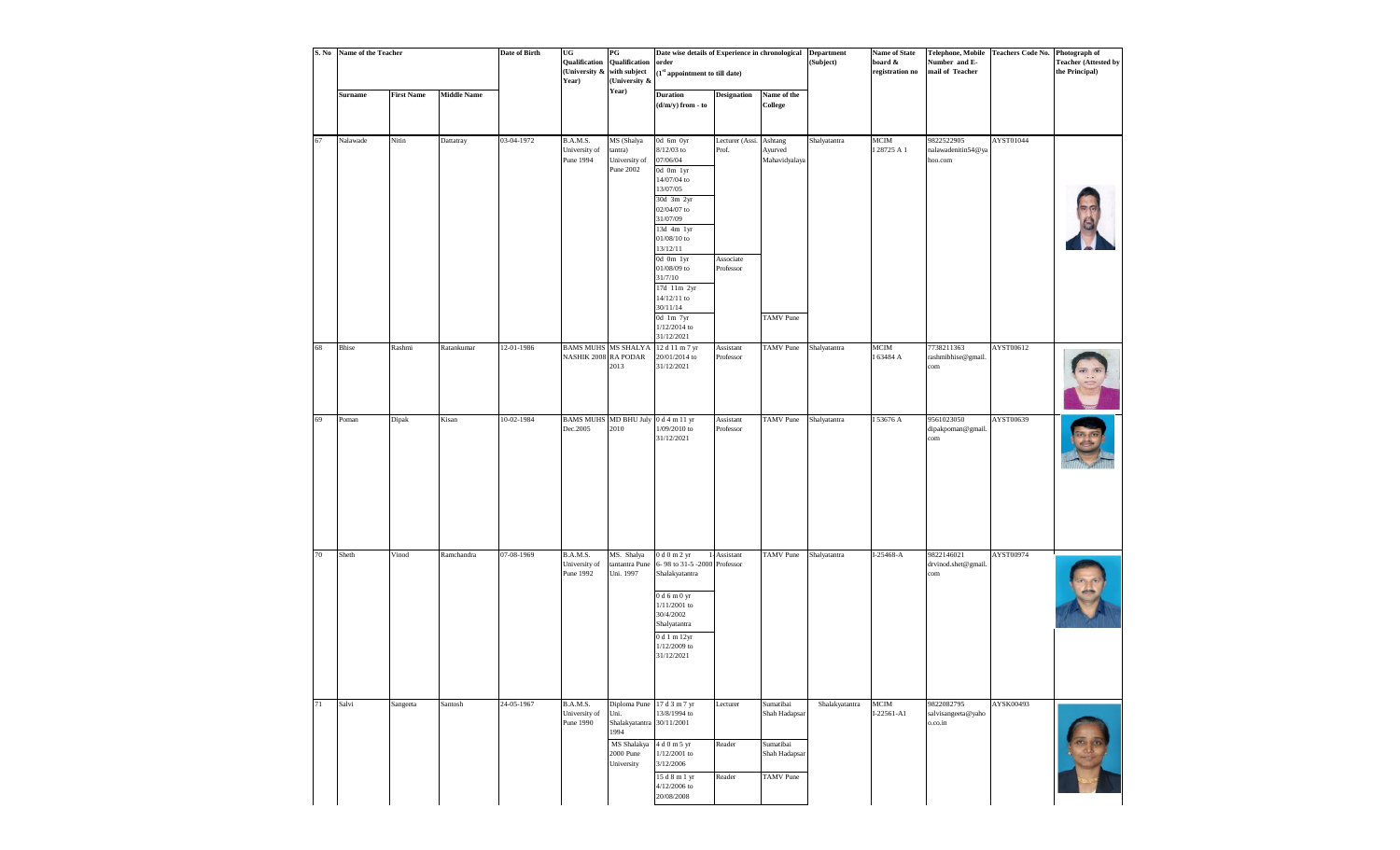| S. No | Name of the Teacher |                   |                    | <b>Date of Birth</b> | UG<br>Qualification<br>(University &<br>Year) | $_{\rm PG}$<br>Qualification<br>with subject<br>(University & | Date wise details of Experience in chronological<br>order<br>1 <sup>st</sup> appointment to till date) |                                    |                                                                                                         | <b>Department</b><br>(Subject) | <b>Name of State</b><br>board &<br>registration no | Telephone, Mobile<br>Number and E-<br>mail of Teacher | Teachers Code No. Photograph of | <b>Teacher (Attested by</b><br>the Principal) |
|-------|---------------------|-------------------|--------------------|----------------------|-----------------------------------------------|---------------------------------------------------------------|--------------------------------------------------------------------------------------------------------|------------------------------------|---------------------------------------------------------------------------------------------------------|--------------------------------|----------------------------------------------------|-------------------------------------------------------|---------------------------------|-----------------------------------------------|
|       | <b>Surname</b>      | <b>First Name</b> | <b>Middle Name</b> |                      |                                               | Year)                                                         | <b>Duration</b><br>$(d/m/y)$ from - to                                                                 | <b>Designation</b>                 | Name of the<br>College                                                                                  |                                |                                                    |                                                       |                                 |                                               |
|       |                     |                   |                    |                      |                                               |                                                               | 9 d 4 m 13 yr<br>23/8/2008 to<br>31/12/2021                                                            | Professor                          | <b>TAMV</b> Pune                                                                                        |                                |                                                    |                                                       |                                 |                                               |
| 72    | Bhoi                | Milind            | Arjun              | 01-03-1970           | B.A.M.S.<br>University of<br>Pune 1995        | Diploma<br>Shalakyatantra<br>1996                             | 00 d 0 m 5 yr<br>$1/1/2009$ to<br>31/12/2013                                                           | Lecturer (Assi. TAMV Pune<br>Prof. |                                                                                                         | Shalakyatantra                 | <b>MCIM</b><br>$I-24849 - A1$                      | 9823047544<br>drmilindbhoi@gmail<br>.com              | AYSK00312                       |                                               |
|       |                     |                   |                    |                      |                                               | MS.<br>Shalakyatantra<br>Pune 2001                            | 0 d 0 m 8 yr<br>$1/1/2014$ to<br>31/12/2021                                                            | Associate<br>Professor             |                                                                                                         |                                |                                                    |                                                       |                                 |                                               |
| 73    | Gangal              | Jaydeep           | Ramesh             | 12-01-1985           | B.A.M.S. Pune MS.<br>University<br>2007       | (Shalakyatantr<br>a) Nashik<br>University<br>2012             | $21d$ 5m $1yr$<br>$1/12/2012$ to<br>21/5/2014                                                          | Lecturer (Assi.<br>Professor)      | Ayurved<br>Mahavidyalaya                                                                                | Sumtibai Shah Shalakyatantra   | MCIM<br>I 60318 A                                  | 7276443589<br>gangaljr@gmail.com                      | AYSK00234                       |                                               |
|       |                     |                   |                    |                      |                                               |                                                               | 8d 7m 7yr<br>24/5/2014 to<br>31/12/2021                                                                | Assistant<br>Professor             | <b>TAMV</b> Pune                                                                                        |                                |                                                    |                                                       |                                 |                                               |
| 74    | Lingayat            | Mangesh           | Siddheshwar        | 09-11-1962           | B.A.M.S.<br>University of<br>Pune 1986        | MS.<br>Shalakyatantra<br>Pune Uni.<br>1990                    | 12 d 4 m 8 yr<br>20/1/1997 to<br>31/5/2005                                                             | Lecturer                           | <b>TAMV</b> Pune                                                                                        | Shalakyatantra                 | MCIM<br>18193-A1                                   | I-9422081381<br>lingayatmangesh@ya<br>hoo.co.in       | AYSK00492                       |                                               |
|       |                     |                   |                    |                      |                                               |                                                               | 0 d 7 m 16 yr<br>$1/6/2005$ to<br>31/12/2021                                                           | Associate<br>Professor             |                                                                                                         |                                |                                                    |                                                       |                                 |                                               |
| 75    | Guddimath           | Prakash           | Ishwarayya         | 02-02-1968           | B.A.M.S<br>University of<br>Pune 1991         | <b>MS</b> University<br>of Pune 1997                          | 0 d 0 m 05 yr<br>$1/10/2001$ to<br>30/09/2006                                                          | Assi. Prof.                        |                                                                                                         | Shalakyatantra                 | <b>MCIM</b><br>24254 A-1                           | I-9822195880<br>guddimathprakash@<br>gmail.com        | AYSK00521                       |                                               |
|       |                     |                   |                    |                      |                                               |                                                               | 0 d 0 m 05 yr<br>$10/09/2006$ to<br>30/09/2011                                                         | Asso. Prof.                        | Dr. Basavaraj<br>Nagur Memorial<br>Educational<br>Trust, Bijapur                                        |                                |                                                    |                                                       |                                 |                                               |
|       |                     |                   |                    |                      |                                               |                                                               | 8 d 2 m 01 yr<br>01/10/2011 to<br>08/12/2012                                                           | Professor                          |                                                                                                         |                                |                                                    |                                                       |                                 |                                               |
|       |                     |                   |                    |                      |                                               |                                                               | 0 d 0 m 05 yr<br>08/12/2012 to<br>07/12/2017                                                           | Professor                          | Smt. Rajeshwari<br>Karpurmath Mem<br>Ayu. Med. Colleg<br>Hospital & PG<br>Research Centre,<br>Vijayapur |                                |                                                    |                                                       |                                 |                                               |
|       |                     |                   |                    |                      |                                               |                                                               | 21d8m0yr<br>11/12/2017 to<br>31/08/2018                                                                | Professor                          | Mandsaur Institute<br>of Ayurved<br>Education &<br>Research,<br>Mandsaur (MP)                           |                                |                                                    |                                                       |                                 |                                               |
|       |                     |                   |                    |                      |                                               |                                                               | 0 d 1 m 3 yr<br>01/12/2018 to<br>31/12/2021                                                            | Associate<br>Professor             | <b>TAMV</b> Pune                                                                                        |                                |                                                    |                                                       |                                 |                                               |
| 76    | Zende               | Radheshyam        | Bhimrao            | 31-07-1983           | <b>BAMS MUHS MS Shalakya</b><br>Nashik 2005   | netra MUHS<br>Nashik 2011                                     | 12 d 11 m 7 yr<br>20/1/2014 to<br>31/12/2021                                                           | Lecturer (Assi.<br>Professor)      | TAMV Pune                                                                                               | Shalakyatantra                 | <b>MCIM</b><br>I 53685 A                           | 9960210347<br>drshyamzende@gmai<br>l.com              | AYSK00480                       |                                               |